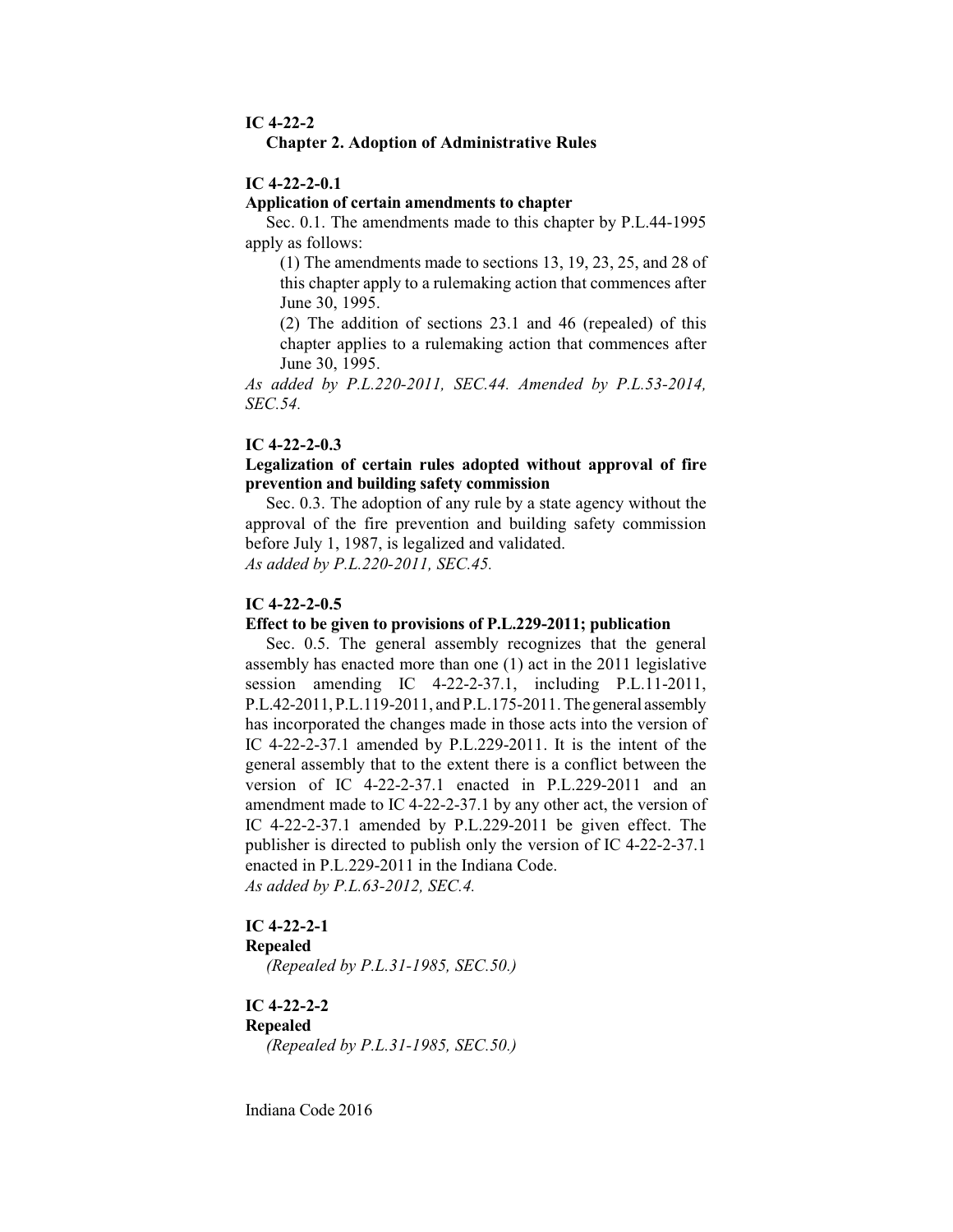## **IC 4-22-2-3**

#### **Definitions**

Sec. 3. (a) "Agency" means any officer, board, commission, department, division, bureau, committee, or other governmental entity exercising any of the executive (including the administrative) powers of state government. The term does not include the judicial or legislative departments of state government or a political subdivision as defined in IC 36-1-2-13.

(b) "Rule" means the whole or any part of an agency statement of general applicability that:

(1) has or is designed to have the effect of law; and

(2) implements, interprets, or prescribes:

(A) law or policy; or

(B) the organization, procedure, or practice requirements of an agency.

(c) "Rulemaking action" means the process of formulating or adopting a rule. The term does not include an agency action.

(d) "Agency action" has the meaning set forth in IC 4-21.5-1-4.

(e) "Person" means an individual, corporation, limited liability company, partnership, unincorporated association, or governmental entity.

(f) "Publisher" refers to the publisher of the Indiana Register and Indiana Administrative Code, which is the legislative council, or the legislative services agency operating under the direction of the council.

(g) The definitions in this section apply throughout this article. *(Formerly: Acts 1945, c.120, s.3; Acts 1967, c.183, s.1.) As amended by Acts 1977, P.L.38, SEC.2; Acts 1978, P.L.17, SEC.1; Acts 1979, P.L.25, SEC.1; Acts 1980, P.L.74, SEC.6; Acts 1982, P.L.27, SEC.1; P.L.31-1985, SEC.1; P.L.7-1987, SEC.5; P.L.8-1993, SEC.28.*

## **IC 4-22-2-3.2**

#### **Repealed**

*(As added by P.L.291-2013, SEC.4. Repealed by P.L.53-2014, SEC.55.)*

# **IC 4-22-2-4**

**Repealed**

*(Repealed by P.L.31-1985, SEC.50.)*

# **IC 4-22-2-4.5**

## **Repealed**

*(Repealed by P.L.31-1985, SEC.50.)*

# **IC 4-22-2-5**

# **Repealed**

*(Repealed by P.L.31-1985, SEC.50.)*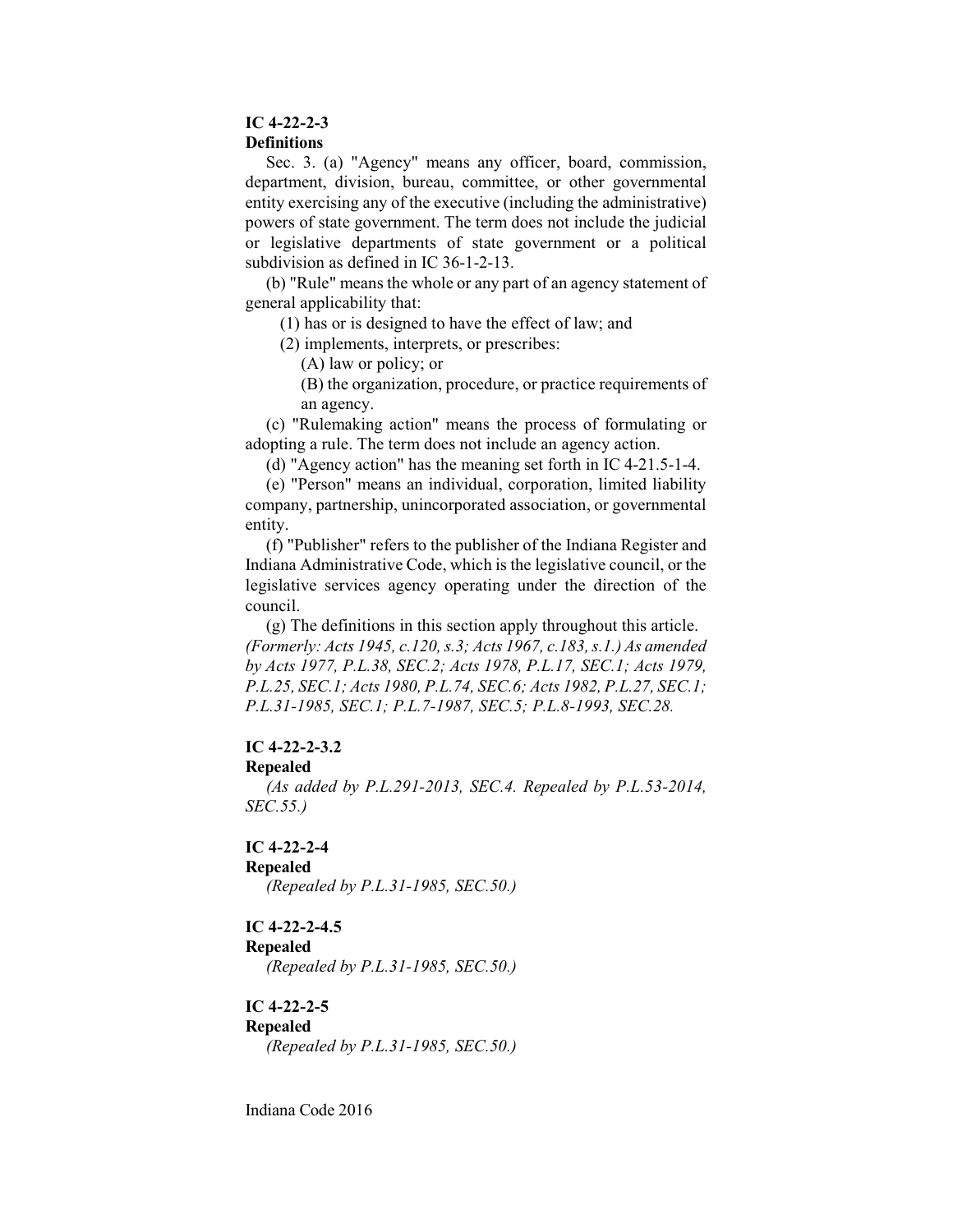**IC 4-22-2-5.3 Repealed** *(Repealed by P.L.31-1985, SEC.50.)*

**IC 4-22-2-5.5 Repealed** *(Repealed by P.L.31-1985, SEC.50.)*

**IC 4-22-2-6 Repealed** *(Repealed by P.L.31-1985, SEC.50.)*

**IC 4-22-2-7 Repealed** *(Repealed by Acts 1977, P.L.38, SEC.8.)*

**IC 4-22-2-7.1 Repealed** *(Repealed by P.L.31-1985, SEC.50.)*

**IC 4-22-2-8 Repealed** *(Repealed by P.L.31-1985, SEC.50.)*

**IC 4-22-2-9 Repealed** *(Repealed by Acts 1977, P.L.38, SEC.8.)*

**IC 4-22-2-10 Repealed** *(Repealed by Acts 1977, P.L.38, SEC.8.)*

**IC 4-22-2-11 Repealed** *(Repealed by P.L.31-1985, SEC.50.)*

**IC 4-22-2-12**

## **Repealed**

*(Repealed by P.L.31-1985, SEC.50.)*

# **IC 4-22-2-13**

## **Application of chapter**

Sec. 13. (a) Subject to subsections (b), (c), and (d), this chapter applies to the addition, amendment, or repeal of a rule in every rulemaking action.

(b) This chapter does not apply to the following agencies:

(1) Any military officer or board.

(2) Any state educational institution.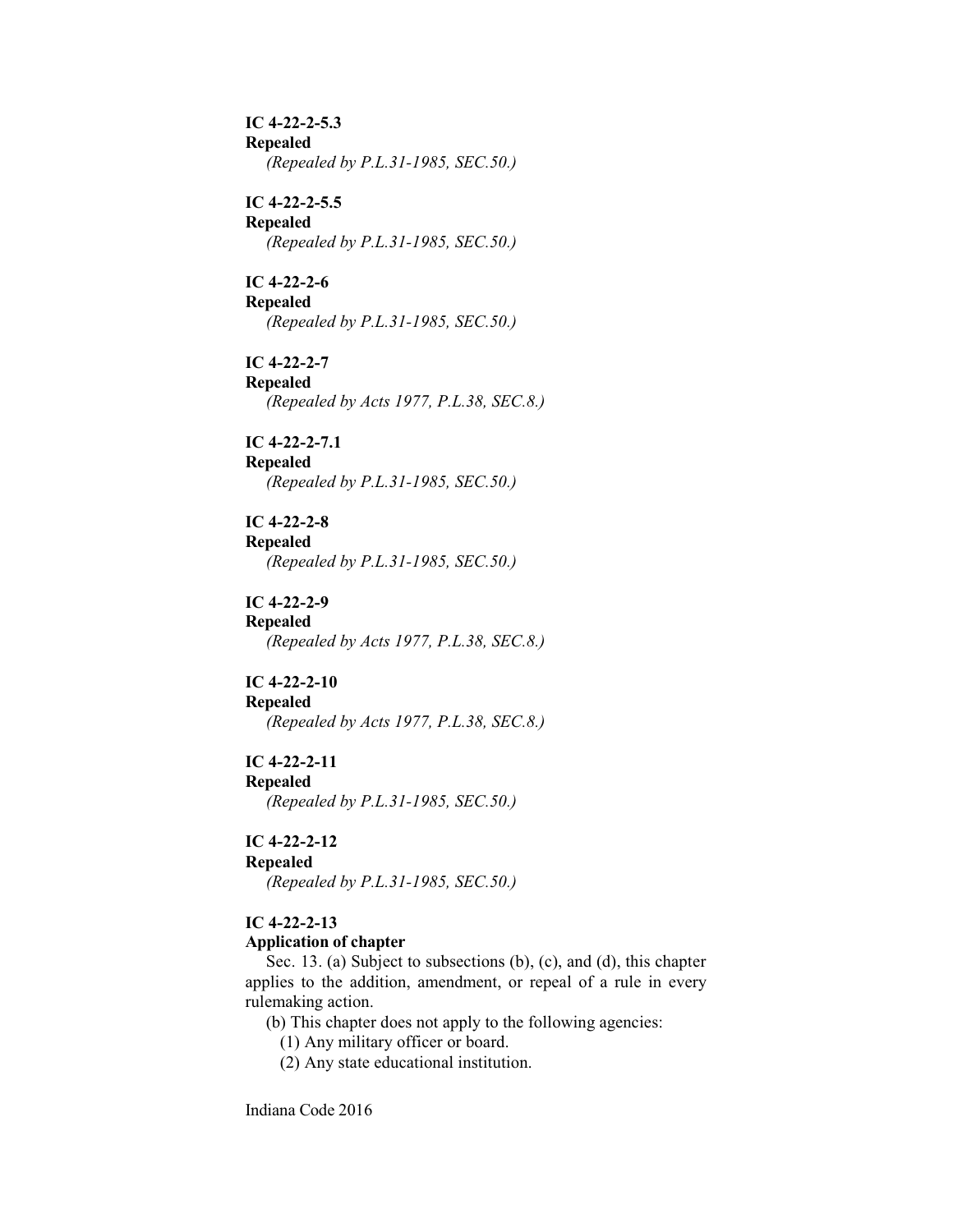(c) This chapter does not apply to a rulemaking action that results in any of the following rules:

(1) A resolution or directive of any agency that relates solely to internal policy, internal agency organization, or internal procedure and does not have the effect of law.

(2) A restriction or traffic control determination of a purely local nature that:

(A) is ordered by the commissioner of the Indiana department of transportation;

(B) is adopted under IC 9-20-1-3(d), IC 9-21-4-7, or IC 9-20-7; and

(C) applies only to one (1) or more particularly described intersections, highway portions, bridge causeways, or viaduct areas.

(3) A rule adopted by the secretary of state under IC 26-1-9.1-526.

(4) An executive order or proclamation issued by the governor.

(d) Except as specifically set forth in IC 13-14-9, sections 24, 26, 27, and 29 of this chapter do not apply to rulemaking actions under IC 13-14-9.

*As added by P.L.31-1985, SEC.2. Amended by P.L.18-1990, SEC.8; P.L.2-1991, SEC.21; P.L.34-1993, SEC.1; P.L.44-1995, SEC.1; P.L.1-1996, SEC.28; P.L.57-2000, SEC.1; P.L.2-2007, SEC.52.*

## **IC 4-22-2-14**

## **Procedural rights and duties**

Sec. 14. This chapter creates only procedural rights and imposes only procedural duties. These procedural rights and duties are in addition to those created and imposed by other law. *As added by P.L.31-1985, SEC.3.*

#### **IC 4-22-2-15**

#### **Delegation of rulemaking actions**

Sec. 15. Any rulemaking action that this chapter allows or requires an agency to perform, other than final adoption of a rule under section 29 or 37.1 of this chapter, may be performed by the individual or group of individuals with the statutory authority to adopt rules for the agency, a member of the agency's staff, or another agent of the agency. Final adoption of a rule under section 29 or 37.1 of this chapter, including readoption of a rule that is subject to sections 24 through 36 or to section 37.1 of this chapter and recalled for further consideration under section 40 of this chapter, may be performed only by the individual or group of individuals with the statutory authority to adopt rules for the agency.

*As added by P.L.31-1985, SEC.4. Amended by P.L.1-1991, SEC.15.*

## **IC 4-22-2-16**

**"Governing body", "public agency", and "official action" defined**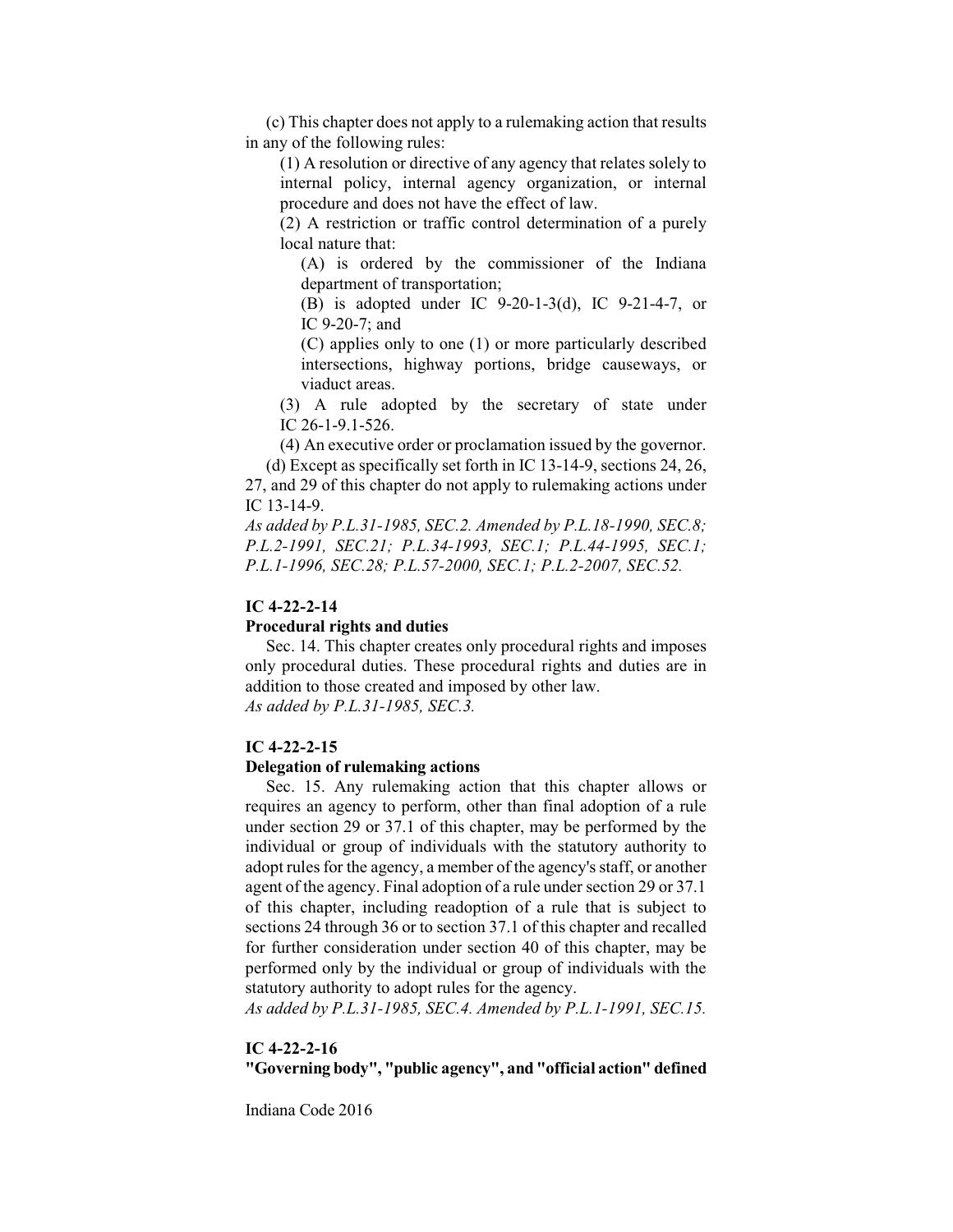Sec. 16. For the purposes of this section, "governing body", "public agency", and "official action" have the meanings set forth in IC 5-14-1.5. When a governing body of a public agency performs an official action under this chapter, the agency shall comply with IC 5-14-1.5 (the Open Door Law).

*As added by P.L.31-1985, SEC.5.*

## **IC 4-22-2-17**

## **Public access to rules and proposed rules**

Sec. 17. (a) IC 5-14-3 applies to the text of a rule that an agency intends to adopt from the earlier of the date that the agency takes any action under section 24 of this chapter, otherwise notifies the public of its intent to adopt a rule under any statute, or adopts the rule.

(b) IC 5-14-3 applies both to a rule and to the full text of a matter directly or indirectly incorporated by reference into the rule. *As added by P.L.31-1985, SEC.6.*

#### **IC 4-22-2-18**

#### **Joint rules**

Sec. 18. (a) If more than one (1) agency is required by statute to adopt the same rule, the agencies may publish a joint notice of a public hearing and conduct a joint public hearing. However, each agency shall separately draft and adopt a rule that covers the same subject matter.

(b) If an agency is authorized to adopt a rule and one (1) or more agencies are required to approve the rule, only the agency that is authorized to adopt the rule is required to comply with this chapter. *As added by P.L.31-1985, SEC.7.*

## **IC 4-22-2-19**

#### **Action preceding effectiveness of authorizing statute**

Sec. 19. (a) Except as provided in section 23.1 of this chapter, this section does not apply to the adoption of rules:

(1) required to receive or maintain:

- (A) delegation;
- (B) primacy; or
- (C) approval;

for state implementation or operation of a program established under federal law;

(2) that amend an existing rule;

(3) required or authorized by statutes enacted before June 30, 1995; or

(4) required or authorized by statutes enacted before June 30, 1995, and recodified in the same or similar form after June 29, 1995, in response to a program of statutory recodification conducted by the code revision commission.

(b) If an agency will have statutory authority to adopt a rule at the time that the rule becomes effective, the agency may conduct any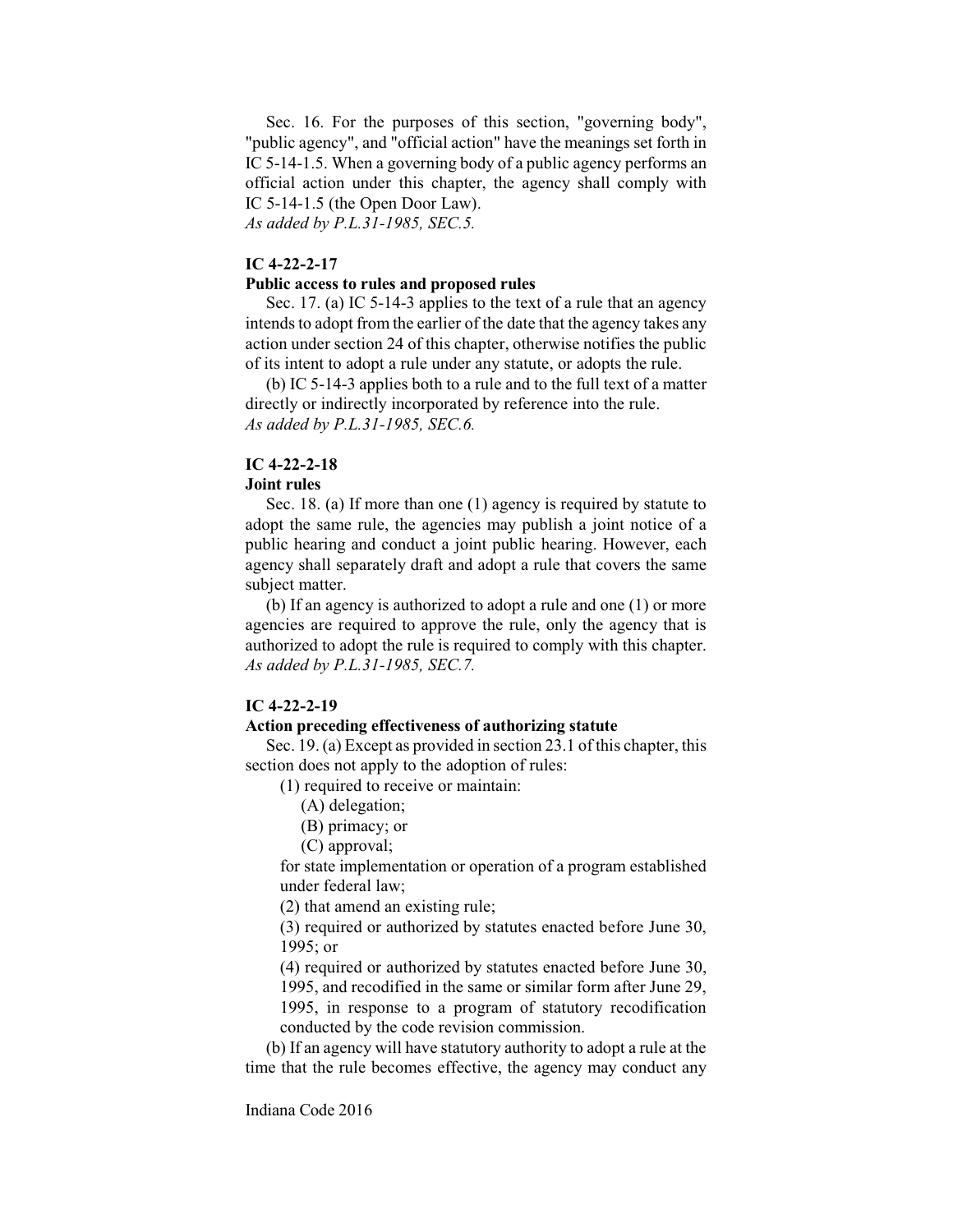part of its rulemaking action before the statute authorizing the rule becomes effective.

(c) However, an agency shall:

(1) begin the rulemaking process not later than sixty (60) days after the effective date of the statute that authorizes the rule; or (2) if an agency cannot comply with subdivision (1), provide electronic notice to the publisher stating the reasons for the agency's noncompliance.

*As added by P.L.31-1985, SEC.8. Amended by P.L.44-1995, SEC.2; P.L.215-2005, SEC.1; P.L.123-2006, SEC.2; P.L.53-2014, SEC.56.*

# **IC 4-22-2-19.1**

## **Retroactive changes affecting taxpayer liability**

Sec. 19.1. A state agency may not retroactively apply a change in the agency's interpretation of a statute, regulation, or one of the agency's information bulletins, if that change increases a taxpayer's liability for a state tax or a property tax.

*As added by P.L.17-1996, SEC.1.*

## **IC 4-22-2-19.5**

## **Standards for rules**

Sec. 19.5. (a) To the extent possible, a rule adopted under this article or under IC 13-14-9.5 shall comply with the following:

(1) Minimize the expenses to:

(A) regulated entities that are required to comply with the rule;

(B) persons who pay taxes or pay fees for government services affected by the rule; and

(C) consumers of products and services of regulated entities affected by the rule.

(2) Achieve the regulatory goal in the least restrictive manner.

(3) Avoid duplicating standards found in state or federal laws.

(4) Be written for ease of comprehension.

(5) Have practicable enforcement.

(b) Subsection (a) does not apply to a rule that must be adopted in a certain form to comply with federal law.

*As added by P.L.17-1996, SEC.2.*

#### **IC 4-22-2-19.7**

## **Agency rules; public comment**

Sec. 19.7. An agency, to the extent feasible and permitted by law, shall afford the public a meaningful opportunity to comment on proposed rules through the agency's Internet web site. An agency shall consider providing a comment period that exceeds the minimum required by law.

*As added by P.L.152-2012, SEC.5.*

#### **IC 4-22-2-20**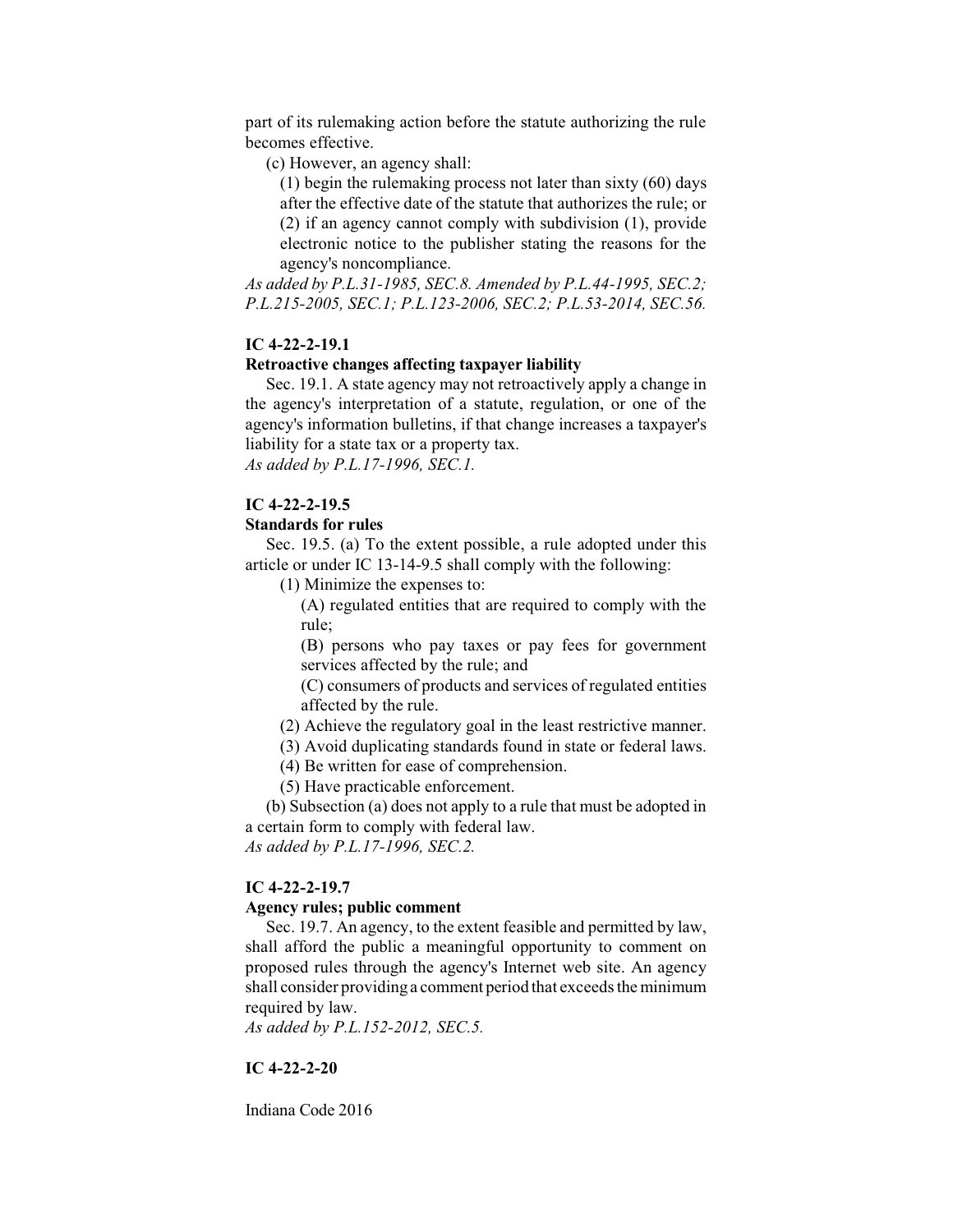#### **Submission of rules and other documents; form**

Sec. 20. (a) Whenever an agency submits a rule to the publisher, the attorney general, or the governor under this chapter, the agency shall submit the rule in the form of a written document that:

(1) is clear, concise, and easy to interpret and to apply; and

(2) uses the format, numbering system, standards, and techniques established under section 42 of this chapter.

(b) After June 30, 2006, all documents submitted to the publisher under this chapter must be submitted electronically in the format specified by the publisher.

*As added by P.L.31-1985, SEC.9. Amended by P.L.215-2005, SEC.2; P.L.123-2006, SEC.3; P.L.291-2013, SEC.5; P.L.53-2014, SEC.57.*

# **IC 4-22-2-21 Version a**

#### **Incorporation by reference**

*Note: This version of section effective until 7-1-2016. See also following version of this section, effective 7-1-2016.*

Sec. 21. (a) If incorporation of the text in full would be cumbersome, expensive, or otherwise inexpedient, an agency may incorporate by reference into a rule part or all of any of the following matters:

(1) A federal or state statute, rule, or regulation.

(2) A code, manual, or other standard adopted by an agent of the United States, a state, or a nationally recognized organization or association.

(3) A manual of the department of local government finance adopted in a rule described in IC 6-1.1-31-9.

(b) Each matter incorporated by reference under subsection (a) must be fully and exactly described.

(c) An agency may refer to a matter that is directly or indirectly referred to in a primary matter by fully and exactly describing the primary matter.

(d) Whenever an agency submits a rule to the attorney general, the governor, or the publisher under this chapter, the agency shall also submit a copy of the full text of each matter incorporated by reference under subsection (a) into the rule, other than the following:

(1) An Indiana statute or rule.

(2) A form or instructions for a form numbered by the Indiana archives and record administration under IC 5-15-5.1-6.

(3) The source of a statement that is quoted or paraphrased in full in the rule.

(4) Any matter that has been previously filed with the:

(A) secretary of state before July 1, 2006; or

(B) publisher after June 30, 2006.

(5) Any matter referred to in subsection (c) as a matter that is directly or indirectly referred to in a primary matter.

(e) An agency may comply with subsection (d) by submitting a paper or an electronic copy of the full text of the matter incorporated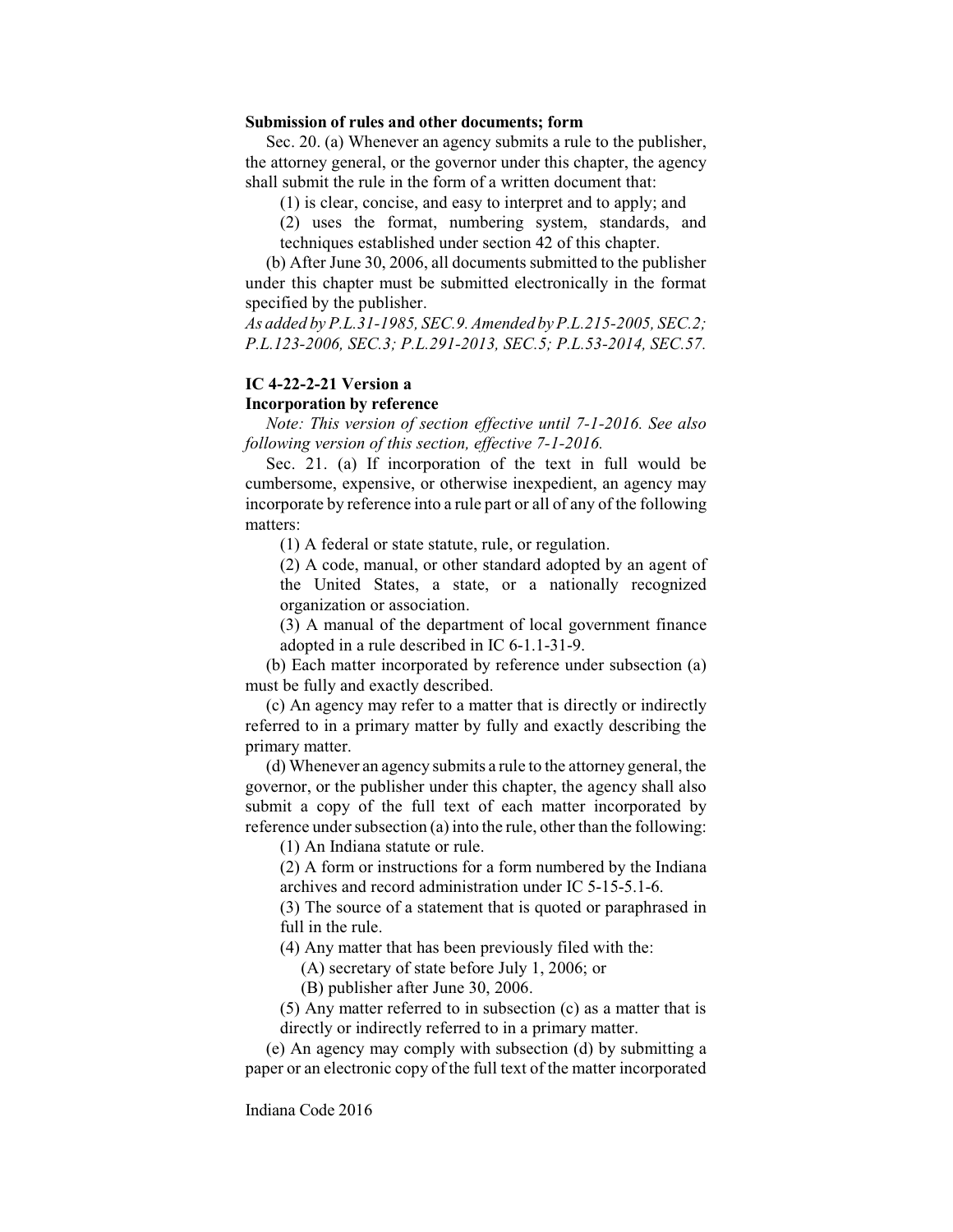by reference.

*As added by P.L.31-1985, SEC.10. Amended by P.L.34-1993, SEC.2; P.L.6-1997, SEC.4; P.L.90-2002, SEC.9; P.L.28-2004, SEC.43; P.L.123-2006, SEC.4; P.L.149-2016, SEC.10.*

# **IC 4-22-2-21 Version b Incorporation by reference**

*Note: This version of section effective 7-1-2016. See also preceding version of this section, effective until 7-1-2016.*

Sec. 21. (a) If incorporation of the text in full would be cumbersome, expensive, or otherwise inexpedient, an agency may incorporate by reference into a rule part or all of any of the following matters:

(1) A federal or state statute, rule, or regulation.

(2) A code, manual, or other standard adopted by an agent of the United States, a state, or a nationally recognized organization or association.

(3) A manual of the department of local government finance adopted in a rule described in IC 6-1.1-31-9.

(4) The following requirements:

(A) The schedule, electronic formatting, and standard data, field, and record coding requirements for:

(i) the electronic data file under IC 6-1.1-4-25 concerning the parcel characteristics and parcel assessments of all parcels and personal property return characteristics and assessments; and

(ii) the electronic data file under IC 36-2-9-20 concerning the tax duplicate.

(B) The schedule, electronic formatting, and standard data, field, and record coding requirements for data required to be submitted under IC 6-1.1-5.5-3 or IC 6-1.1-11-8.

(C) Data export and transmission format requirements for information described in clauses (A) and (B).

(b) Each matter incorporated by reference under subsection (a) must be fully and exactly described.

(c) An agency may refer to a matter that is directly or indirectly referred to in a primary matter by fully and exactly describing the primary matter.

(d) Whenever an agency submits a rule to the attorney general, the governor, or the publisher under this chapter, the agency shall also submit a copy of the full text of each matter incorporated by reference under subsection (a) into the rule, other than the following:

(1) An Indiana statute or rule.

(2) A form or instructions for a form numbered by the Indiana archives and record administration under IC 5-15-5.1-6.

(3) The source of a statement that is quoted or paraphrased in full in the rule.

(4) Any matter that has been previously filed with the: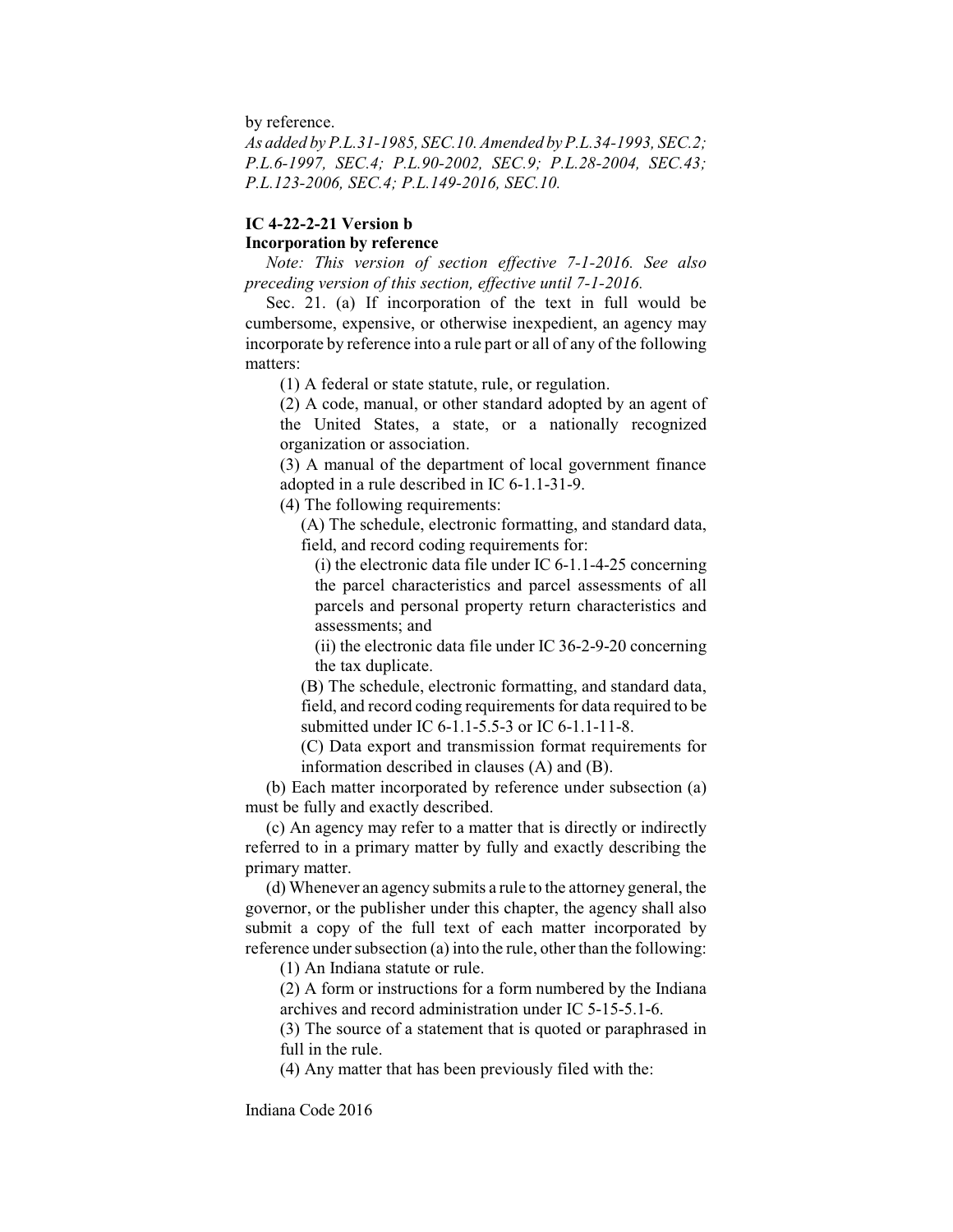(A) secretary of state before July 1, 2006; or

(B) publisher after June 30, 2006.

(5) Any matter referred to in subsection (c) as a matter that is directly or indirectly referred to in a primary matter.

(e) An agency may comply with subsection (d) by submitting a paper or an electronic copy of the full text of the matter incorporated by reference.

*As added by P.L.31-1985, SEC.10. Amended by P.L.34-1993, SEC.2; P.L.6-1997, SEC.4; P.L.90-2002, SEC.9; P.L.28-2004, SEC.43; P.L.123-2006, SEC.4; P.L.149-2016, SEC.10; P.L.204-2016, SEC.7.*

# **IC 4-22-2-22**

#### **Attorney general as legal advisor**

Sec. 22. The attorney general is the legal advisor to all agencies in the drafting and preparation of rules. *As added by P.L.31-1985, SEC.11.*

#### **IC 4-22-2-22.5**

#### **Agency rulemaking docket**

Sec. 22.5. (a) This section applies to a rule that an agency intends to adopt under sections 24 through 36 of this chapter.

(b) As used in this section, "pending rulemaking action" means any rulemaking action in which:

(1) either:

(A) a notice of intent has been published under section 23 of this chapter; or

(B) a rulemaking action has been commenced under IC 13-14-9; and

(2) the rule has not become effective under section 36 of this chapter.

(c) Each agency shall maintain a current rulemaking docket that is indexed.

(d) A current rulemaking docket must list each pending rulemaking action. The docket must state or contain:

(1) the subject matter of the proposed rule;

(2) notices related to the proposed rule, or links to the Indiana Register where these notices may be viewed;

(3) how comments may be made;

(4) the time within which comments may be made;

(5) where comments and the agency's written response to those comments may be inspected;

(6) the date, time, and place where a public hearing required under:

(A) section 26 of this chapter; or

(B) IC 13-14-9;

will be held;

(7) a description of relevant scientific and technical findings related to the proposed rule, if applicable; and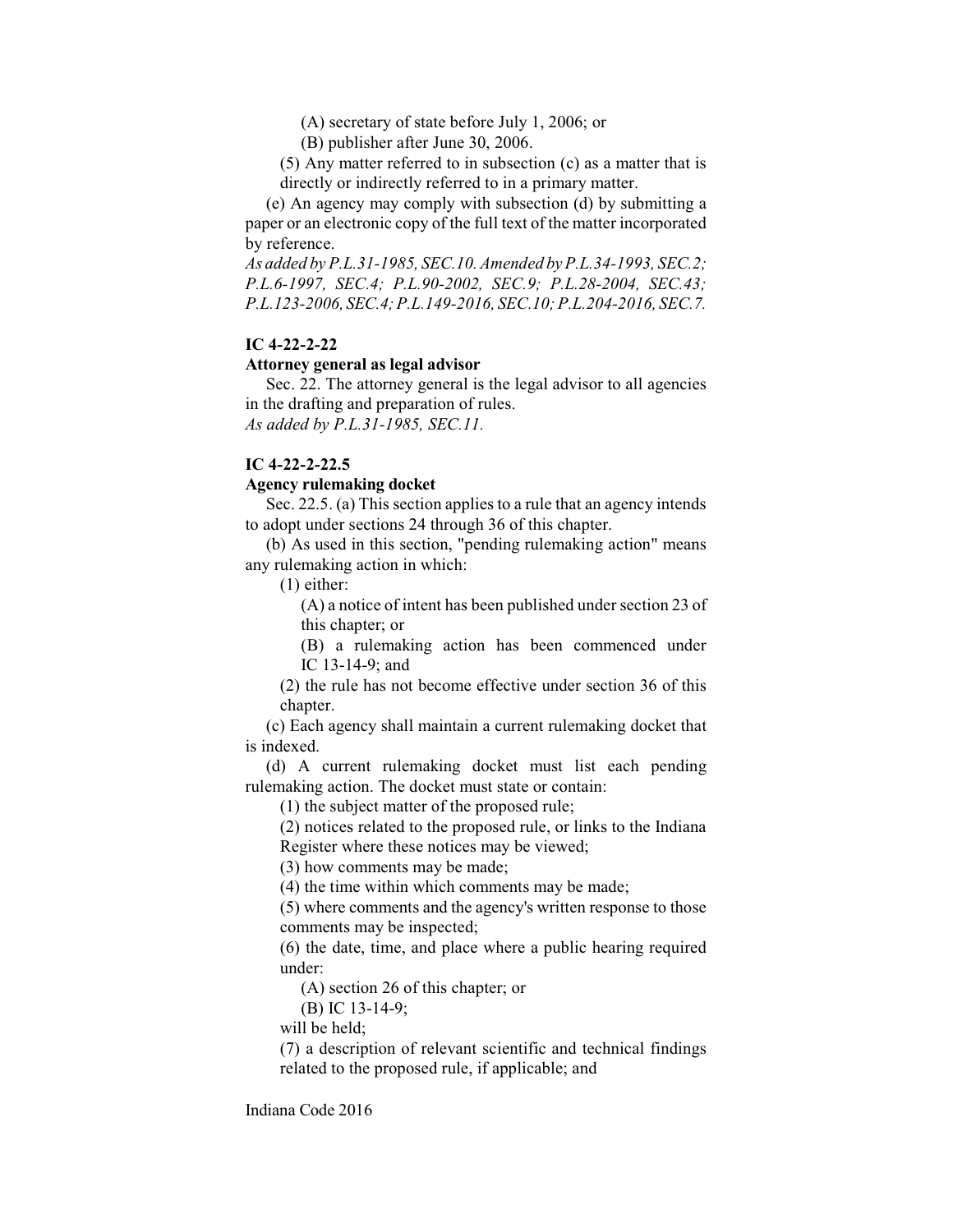(8) a reasonable estimate of the timetable for action, updated periodically as circumstances change, if necessary.

(e) The agency shall maintain the rulemaking docket on the agency's Internet web site. The information must be in an open format that can be easily searched and downloaded. Access to the docket shall, to the extent feasible and permitted by law, provide an opportunity for public comment on the pertinent parts of the rulemaking docket, including relevant scientific and technical findings. Upon request, the agency shall provide a written rulemaking docket.

*As added by P.L.152-2012, SEC.6. Amended by P.L.72-2014, SEC.7.*

## **IC 4-22-2-23**

## **Notice of intent to adopt rule; solicitation of comments; response**

Sec. 23. (a) This section does not apply to rules adopted under IC 4-22-2-37.1.

(b) At least twenty-eight (28) days before an agency notifies the public of the agency's intention to adopt a rule under section 24 of this chapter, the agency shall notify the public of its intention to adopt a rule by publishing a notice of intent to adopt a rule in the Indiana Register. The publication notice must include an overview of the intent and scope of the proposed rule and the statutory authority for the rule.

(c) The requirement to publish a notice of intent to adopt a rule under subsection (b) does not apply to rulemaking under IC 13-14-9.

(d) In addition to the procedures required by this article, an agency may solicit comments from the public on the need for a rule, the drafting of a rule, or any other subject related to a rulemaking action, including members of the public who are likely to be affected because they are the subject of the potential rulemaking or are likely to benefit from the potential rulemaking. The procedures that the agency may use include the holding of conferences and the inviting of written suggestions, facts, arguments, or views.

(e) The agency shall prepare a written response that contains a summary of the comments received during any part of the rulemaking process. The written response is a public document. The agency shall make the written response available to interested parties upon request.

*As added by P.L.31-1985, SEC.12. Amended by P.L.44-1995, SEC.3; P.L.1-1996, SEC.29; P.L.215-2005, SEC.3; P.L.152-2012, SEC.7.*

### **IC 4-22-2-23.1**

#### **Solicitation of comments**

Sec. 23.1. (a) This section and section 19(b) of this chapter do not apply to rules adopted under IC 4-22-2-37.1.

(b) Before or after an agency notifies the public of its intention to adopt a rule under section 24 of this chapter, the agency may solicit comments from all or any segment of the public on the need for a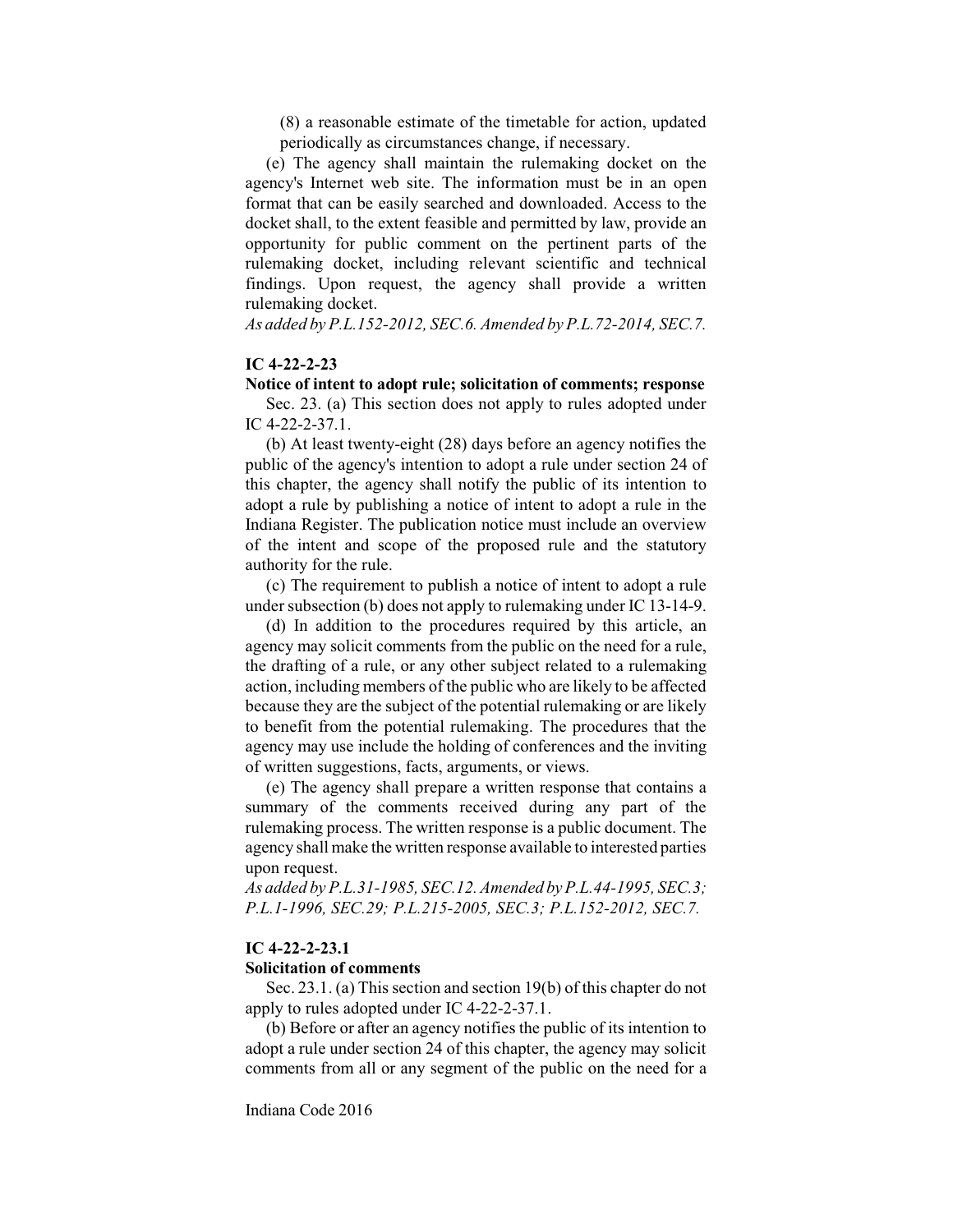rule, the drafting of a rule, or any other subject related to a rulemaking action. The procedures that the agency may use include the holding of conferences and the inviting of written suggestions, facts, arguments, or views. An agency's failure to consider comments received under this section does not invalidate a rule subsequently adopted.

*As added by P.L.44-1995, SEC.4. Amended by P.L.123-2006, SEC.5.*

## **IC 4-22-2-24**

## **Notice of public hearing; publication of rule's text; statement justifying requirements and costs**

Sec. 24. (a) An agency shall notify the public of its intention to adopt a rule by complying with the publication requirements in subsections (b) and (c).

(b) The agency shall cause a notice of a public hearing to be published once in one (1) newspaper of general circulation in Marion County, Indiana. To publish the newspaper notice, the agency shall directly contract with the newspaper. An agency may not contract for the publication of a notice under this chapter until the agency has received a written or an electronic authorization to proceed from the publisher under subsection (g).

(c) The agency shall cause a notice of public hearing and the full text of the agency's proposed rule (excluding the full text of a matter incorporated by reference under section 21 of this chapter) to be published once in the Indiana Register. To publish the notice and proposed rule in the Indiana Register, the agency shall submit the text to the publisher in accordance with subsection (g). The agency shall submit the rule in the form required by section 20 of this chapter and with the documents required by section 21 of this chapter. The publisher shall determine the number of copies of the rule and other documents to be submitted under this subsection.

(d) The agency shall include the following in the notice required by subsections (b) and (c):

(1) A statement of the date, time, and place at which the public hearing required by section 26 of this chapter will be convened. (2) A general description of the subject matter of the proposed rule.

(3) In a notice published after June 30, 2005, a statement justifying any requirement or cost that is:

(A) imposed on a regulated entity under the rule; and

(B) not expressly required by:

(i) the statute authorizing the agency to adopt the rule; or (ii) any other state or federal law.

The statement required under this subdivision must include a reference to any data, studies, or analyses relied upon by the agency in determining that the imposition of the requirement or cost is necessary.

(4) an explanation that: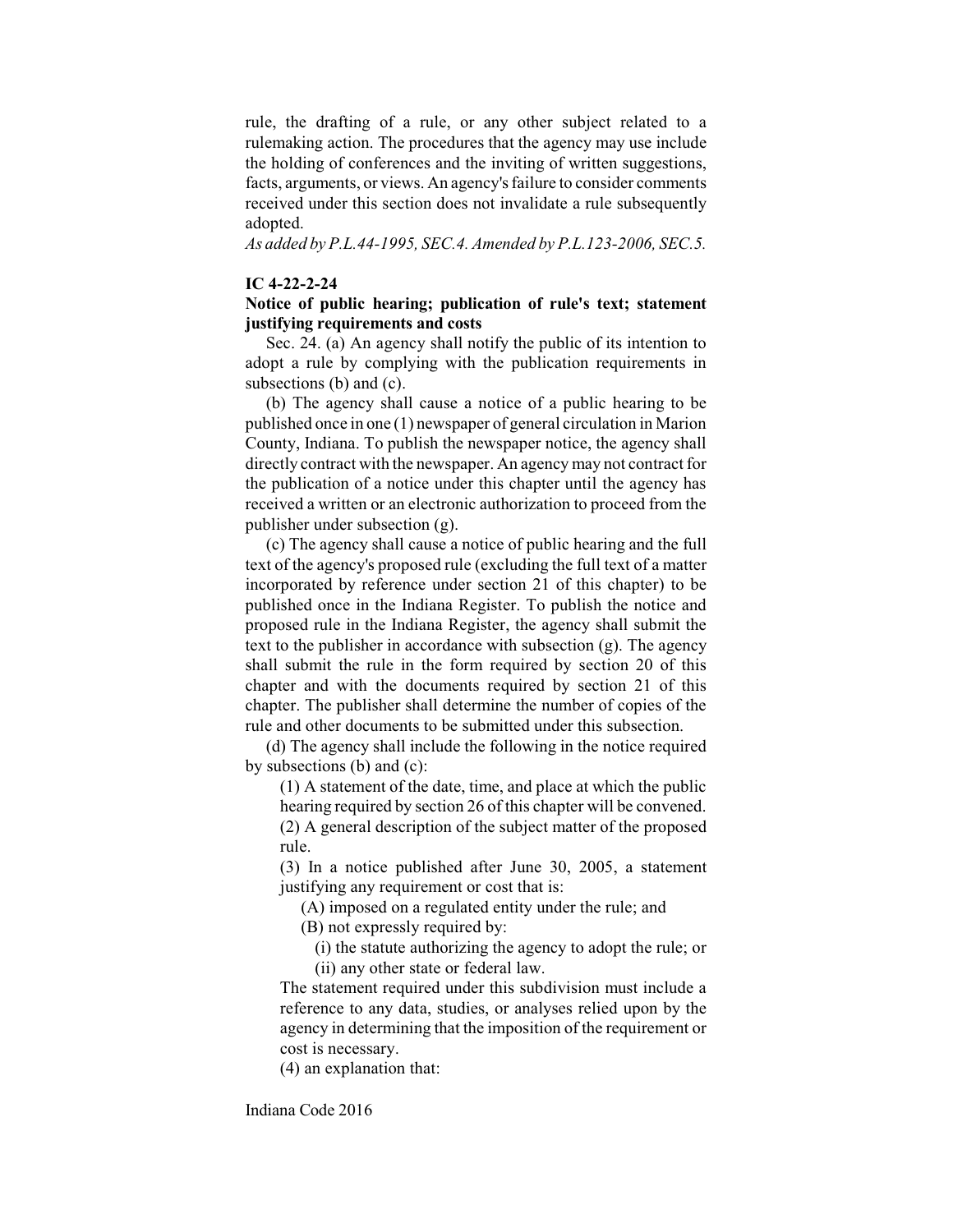(A) the proposed rule; and

(B) any data, studies, or analysis referenced in a statement under subdivision (3);

may be inspected and copied at the office of the agency.

However, inadequacy or insufficiency of the subject matter description under subdivision (2) or a statement of justification under subdivision (3) in a notice does not invalidate a rulemaking action.

(e) Although the agency may comply with the publication requirements in this section on different days, the agency must comply with all of the publication requirements in this section at least twenty-one (21) days before the public hearing required by section 26 of this chapter is convened.

(f) This section does not apply to the solicitation of comments under section 23 of this chapter.

(g) The publisher shall review materials submitted under this section and determine the date that the publisher intends to include the material in the Indiana Register. After:

(1) establishing the intended publication date; and

(2) receiving the public hearing information specified in subsection (d) from the agency;

the publisher shall provide a written or an electronic mail authorization to proceed to the agency.

*As added by P.L.31-1985, SEC.13. Amended by P.L.188-2005, SEC.1; P.L.215-2005, SEC.4; P.L.239-2005, SEC.1; P.L.1-2006, SEC.71.*

## **IC 4-22-2-25**

## **Limitation on time in which to adopt rule**

Sec. 25. (a) An agency has one (1) year from the date that it publishes a notice of intent to adopt a rule in the Indiana Register under section 23 of this chapter to comply with sections 26 through 33 of this chapter and obtain the approval or deemed approval of the governor. If an agency determines that a rule cannot be adopted within one (1) year after the publication of the notice of intent to adopt a rule under section 23 of this chapter, the agency shall, before the two hundred fiftieth day following the publication of the notice of intent to adopt a rule under section 23 of this chapter, notify the publisher by electronic means:

(1) the reasons why the rule was not adopted and the expected date the rule will be completed; and

(2) the expected date the rule will be approved or deemed approved by the governor or withdrawn under section 41 of this chapter.

(b) If a rule is not approved before the later of:

(1) one (1) year after the agency publishes notice of intent to adopt the rule under section 23 of this chapter; or

(2) the expected date contained in a notice concerning the rule that is provided to the publisher under subsection (a);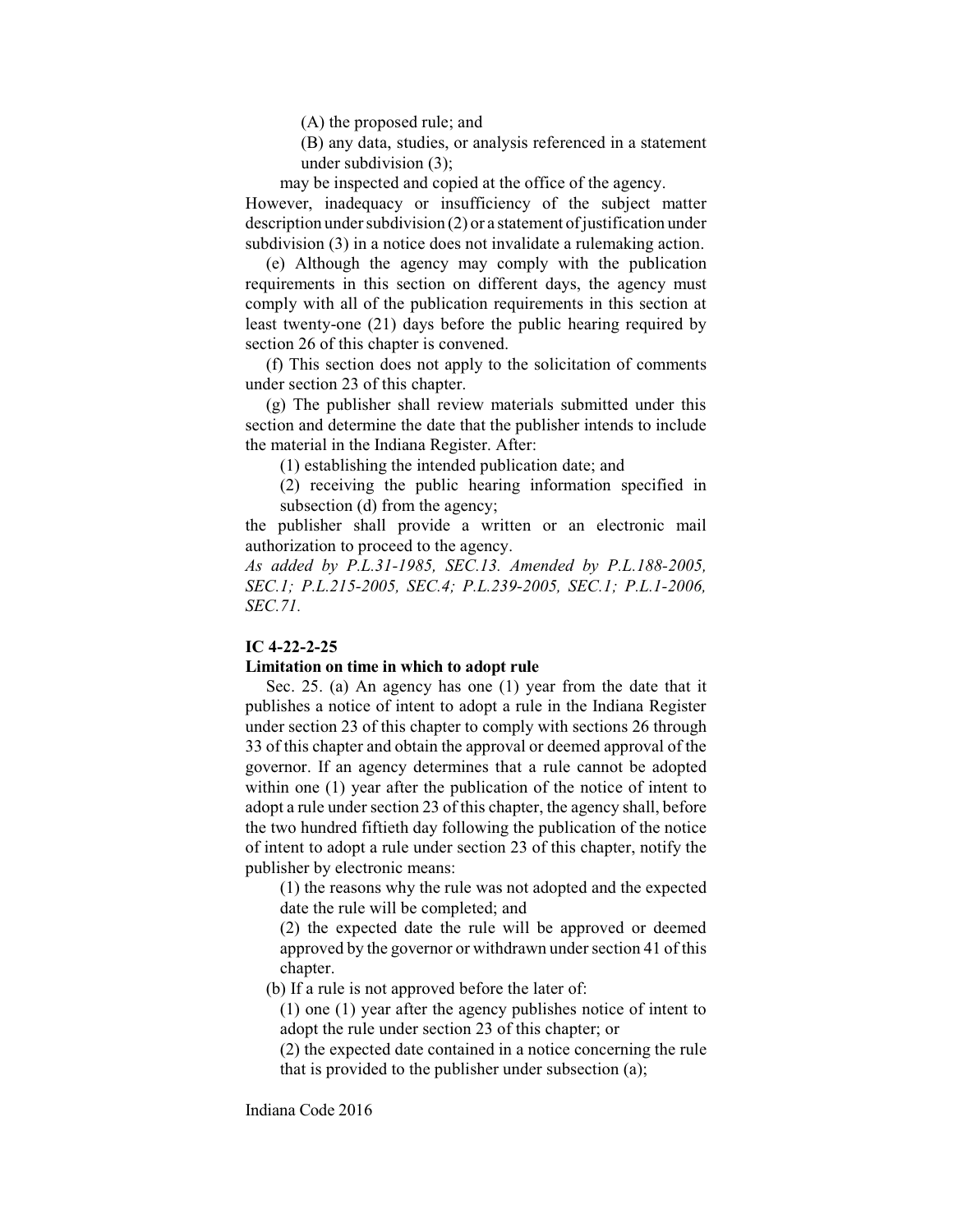a later approval or deemed approval is ineffective, and the rule may become effective only through another rulemaking action initiated under this chapter.

*As added by P.L.31-1985, SEC.14. Amended by P.L.44-1995, SEC.5; P.L.123-2006, SEC.6; P.L.53-2014, SEC.58; P.L.5-2015, SEC.6.*

## **IC 4-22-2-26**

## **Public hearings**

Sec. 26. (a) After the notices and the text of an agency's proposed rule are published under section 24 of this chapter, the agency shall conduct a public hearing on the proposed rule.

(b) The agency shall convene the public hearing on the date and at the time and place stated in its notices.

(c) The agency may conduct the public hearing in any informal manner that allows for an orderly presentation of comments and avoids undue repetition. However, the agency shall afford any person attending the public hearing an adequate opportunity to comment on the agency's proposed rule through the presentation of oral and written facts or argument.

(d) The agency may recess the public hearing and reconvene it on a different date or at a different time or place by:

(1) announcing the date, time, and place of the reconvened public hearing in the original public hearing before its recess; and

(2) recording the announcement in the agency's record of the public hearing.

(e) An agency that complies with subsection (d) is not required to give any further notice of a public hearing that is to be reconvened. *As added by P.L.31-1985, SEC.15.*

## **IC 4-22-2-27**

## **Consideration of comments received at public hearings**

Sec. 27. The individual or group of individuals who will finally adopt the rule under section 29 of this chapter shall fully consider comments received at the public hearing required by section 26 of this chapter and may consider any other information before adopting the rule. Attendance at the public hearing or review of a written record or summary of the public hearing is sufficient to constitute full consideration.

*As added by P.L.31-1985, SEC.16.*

#### **IC 4-22-2-28**

### **Fiscal impact of rules; review**

Sec. 28. (a) The following definitions apply throughout this section:

(1) "Ombudsman" refers to the small business ombudsman designated under IC 4-4-35-8.

(2) "Total estimated economic impact" means the direct annual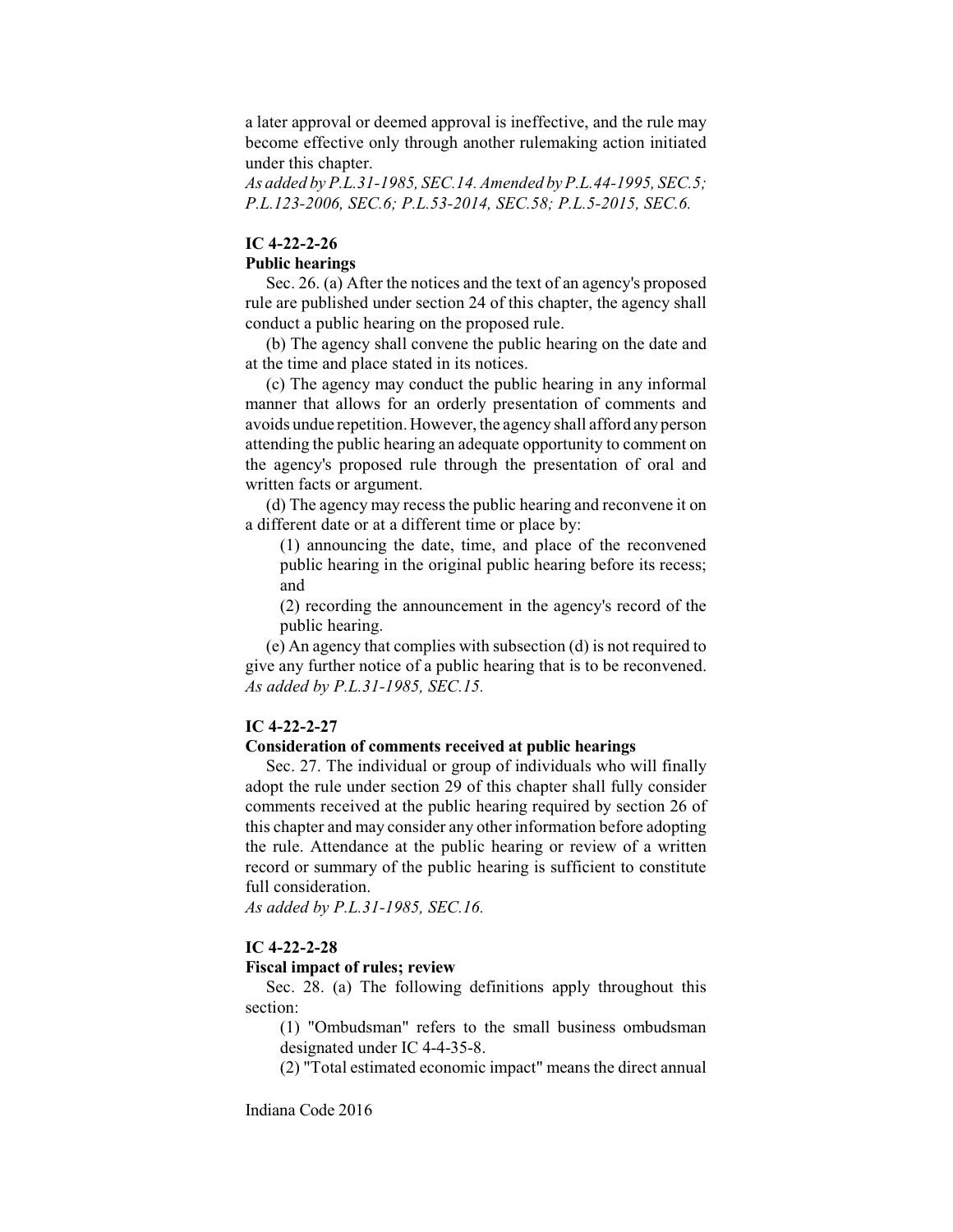economic impact of a rule on all regulated persons after the rule is fully implemented under subsection (g).

(b) The ombudsman:

(1) shall review a proposed rule that:

(A) imposes requirements or costs on small businesses (as defined in IC 4-22-2.1-4); and

(B) is referred to the ombudsman by an agency under IC 4-22-2.1-5(c); and

(2) may review a proposed rule that imposes requirements or costs on businesses other than small businesses (as defined in IC 4-22-2.1-4).

After conducting a review under subdivision (1) or (2), the ombudsman may suggest alternatives to reduce any regulatory burden that the proposed rule imposes on small businesses or other businesses. The agency that intends to adopt the proposed rule shall respond in writing to the ombudsman concerning the ombudsman's comments or suggested alternatives before adopting the proposed rule under section 29 of this chapter.

(c) Subject to subsection (e) and not later than fifty (50) days before the public hearing for a proposed rule required by section 26 of this chapter, an agency shall submit the proposed rule to the office of management and budget for a review under subsection (d), if the agency proposing the rule determines that the rule will have a total estimated economic impact greater than five hundred thousand dollars (\$500,000) on all regulated persons. In determining the total estimated economic impact under this subsection, the agency shall consider any applicable information submitted by the regulated persons affected by the rule. To assist the office of management and budget in preparing the fiscal impact statement required by subsection (d), the agency shall submit, along with the proposed rule, the data used and assumptions made by the agency in determining the total estimated economic impact of the rule.

(d) Except as provided in subsection (e), before the adoption of the rule, and not more than forty-five (45) days after receiving a proposed rule under subsection (c), the office of management and budget shall prepare, using the data and assumptions provided by the agency proposing the rule, along with any other data or information available to the office of management and budget, a fiscal impact statement concerning the effect that compliance with the proposed rule will have on:

(1) the state; and

(2) all persons regulated by the proposed rule.

The fiscal impact statement must contain the total estimated economic impact of the proposed rule and a determination concerning the extent to which the proposed rule creates an unfunded mandate on a state agency or political subdivision. The fiscal impact statement is a public document. The office of management and budget shall make the fiscal impact statement available to interested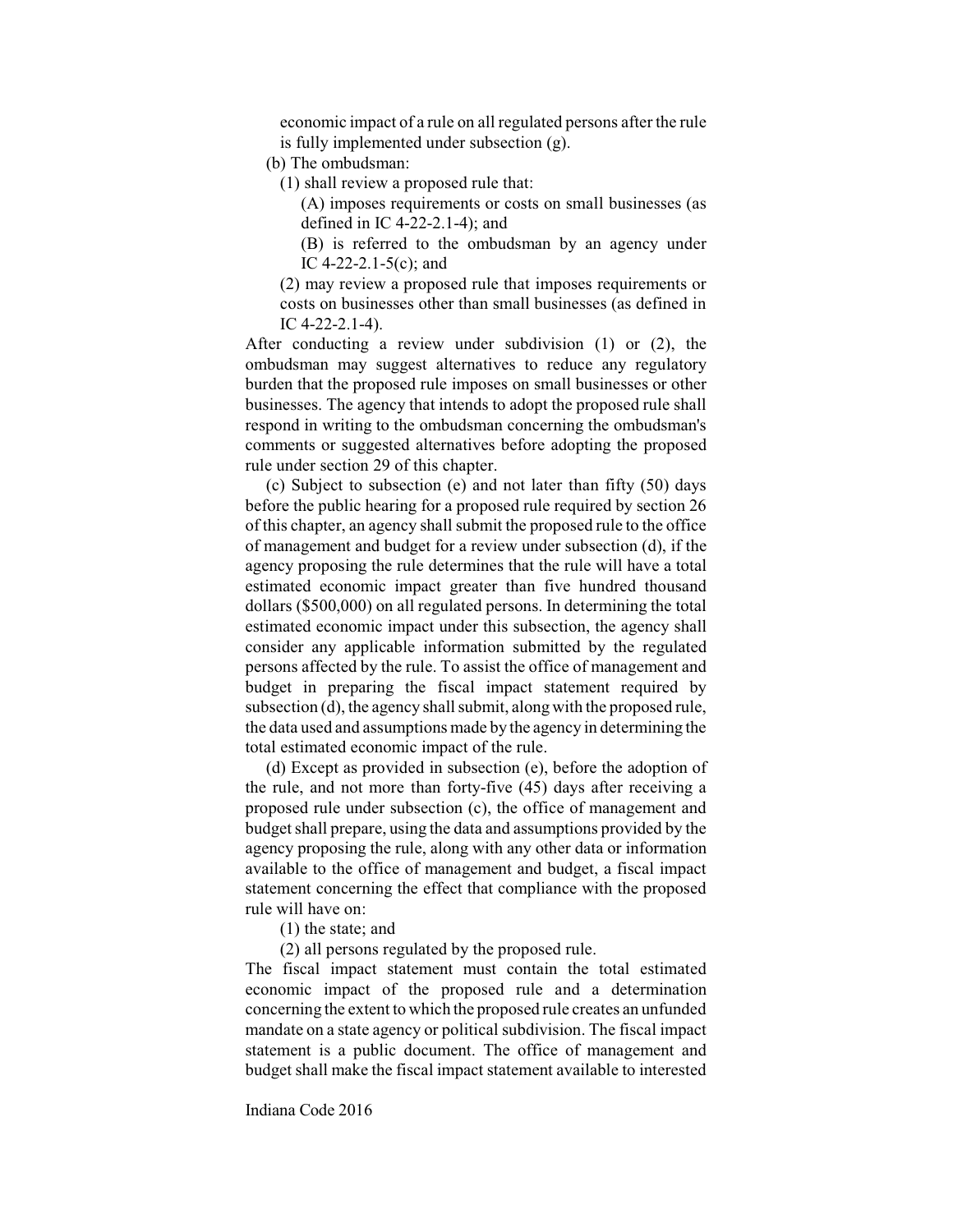parties upon request and to the agency proposing the rule. The agency proposing the rule shall consider the fiscal impact statement as part of the rulemaking process and shall provide the office of management and budget with the information necessary to prepare the fiscal impact statement, including any economic impact statement prepared by the agency under IC 4-22-2.1-5. The office of management and budget may also receive and consider applicable information from the regulated persons affected by the rule in preparation of the fiscal impact statement.

(e) With respect to a proposed rule subject to IC 13-14-9:

(1) the department of environmental management shall give written notice to the office of management and budget of the proposed date of preliminary adoption of the proposed rule not less than sixty-six (66) days before that date; and

(2) the office of management and budget shall prepare the fiscal impact statement referred to in subsection (d) not later than twenty-one (21) days before the proposed date of preliminary adoption of the proposed rule.

(f) In determining whether a proposed rule has a total estimated economic impact greater than five hundred thousand dollars (\$500,000), the agency proposing the rule shall consider the impact of the rule on any regulated person that already complies with the standards imposed by the rule on a voluntary basis.

(g) For purposes of this section, a rule is fully implemented after: (1) the conclusion of any phase-in period during which:

(A) the rule is gradually made to apply to certain regulated

persons; or

(B) the costs of the rule are gradually implemented; and

(2) the rule applies to all regulated persons that will be affected by the rule.

In determining the total estimated economic impact of a proposed rule under this section, the agency proposing the rule shall consider the annual economic impact on all regulated persons beginning with the first twelve  $(12)$  month period after the rule is fully implemented. The agency may use actual or forecasted data and may consider the actual and anticipated effects of inflation and deflation. The agency shall describe any assumptions made and any data used in determining the total estimated economic impact of a rule under this section.

(h) An agency shall provide the legislative council in an electronic format under IC 5-14-6 with any analysis, data, and description of assumptions submitted to the office of management and budget under this section or section 40 of this chapter at the same time the agency submits the information to the office of management and budget. The office of management and budget shall provide the legislative council in an electronic format under IC 5-14-6 any fiscal impact statement and related supporting documentation prepared by the office of management and budget under this section or section 40 of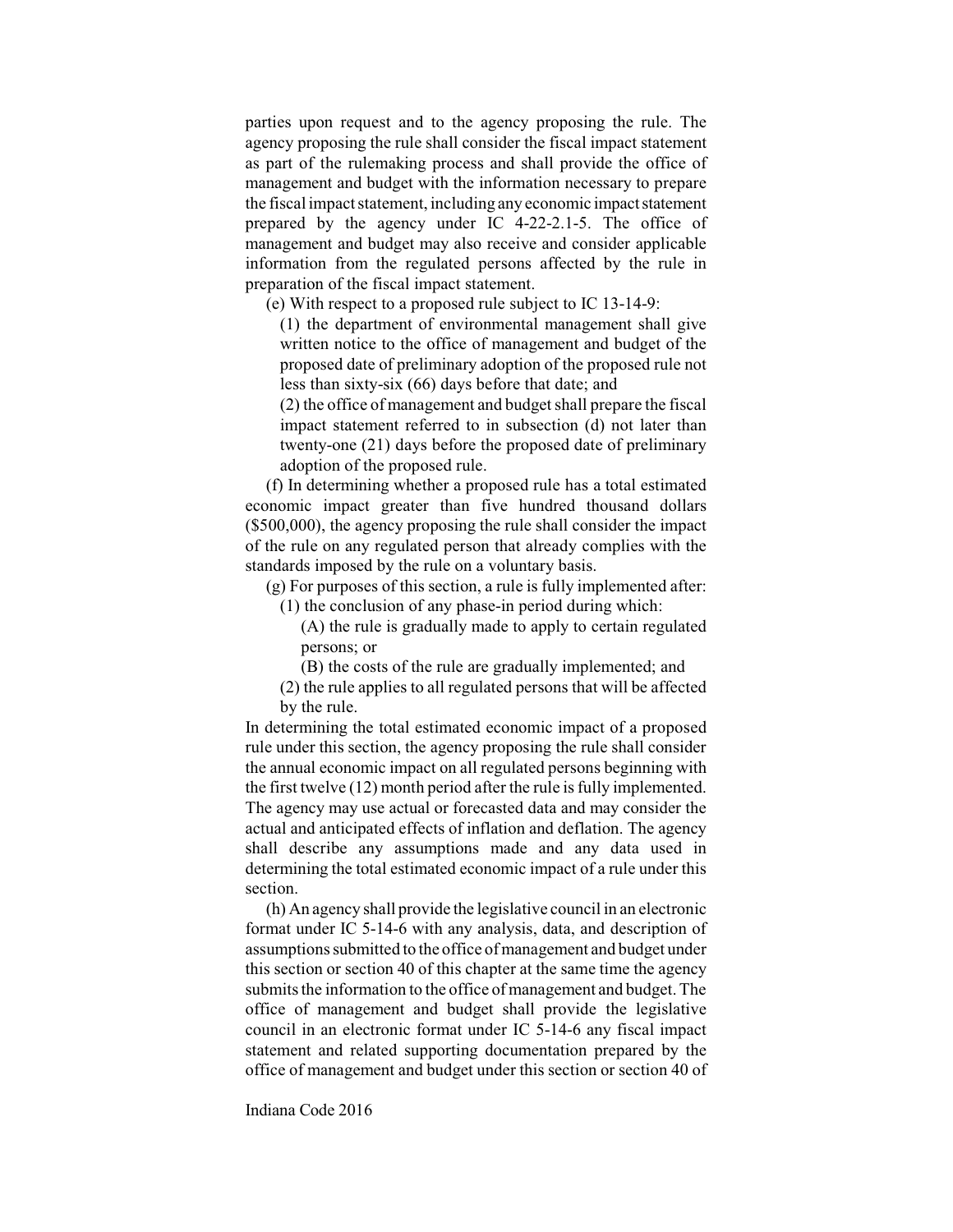this chapter at the same time the office of management and budget provides the fiscal impact statement to the agency proposing the rule. Information submitted under this subsection must identify the rule to which the information is related by document control number assigned by the publisher.

(i) An agency shall provide the legislative council in an electronic format under IC 5-14-6 with any economic impact or fiscal impact statement, including any supporting data, studies, or analysis, prepared for a rule proposed by the agency or subject to readoption by the agency to comply with:

(1) a requirement in section 19.5 of this chapter to minimize the expenses to regulated entities that are required to comply with the rule;

(2) a requirement in section 24 of this chapter to publish a justification of any requirement or cost that is imposed on a regulated entity under the rule;

(3) a requirement in IC 4-22-2.1-5 to prepare a statement that describes the annual economic impact of a rule on all small businesses after the rule is fully implemented;

(4) a requirement in IC 4-22-2.5-3.1 to conduct a review to consider whether there are any alternative methods of achieving the purpose of the rule that are less costly or less intrusive, or that would otherwise minimize the economic impact of the proposed rule on small businesses;

(5) a requirement in IC 13-14-9-3 or IC 13-14-9-4 to publish information concerning the fiscal impact of a rule or alternatives to a rule subject to these provisions; or

(6) a requirement under any other law to conduct an analysis of the cost, economic impact, or fiscal impact of a rule;

regardless of whether the total estimated economic impact of the proposed rule ismore than five hundred thousand dollars(\$500,000), as soon as practicable after the information is prepared. Information submitted under this subsection must identify the rule to which the information is related by document control number assigned by the publisher.

*As added by P.L.31-1985, SEC.17. Amended by P.L.44-1995, SEC.6; P.L.17-1996, SEC.3; P.L.240-2003, SEC.2; P.L.4-2005, SEC.20; P.L.188-2005, SEC.2; P.L.226-2005, SEC.1; P.L.123-2006, SEC.7; P.L.110-2010, SEC.2; P.L.291-2013, SEC.6; P.L.187-2014, SEC.9; P.L.53-2014, SEC.59; P.L.5-2015, SEC.7.*

## **IC 4-22-2-28.1**

# **Small business regulatory coordinator; contact information; guidance tosmall businesses; recordof comments received; annual report**

Sec. 28.1. (a) This section applies to the following:

(1) A rule for which the notice required by section 23 of this chapter or by IC 13-14-9-3 is published by an agency or the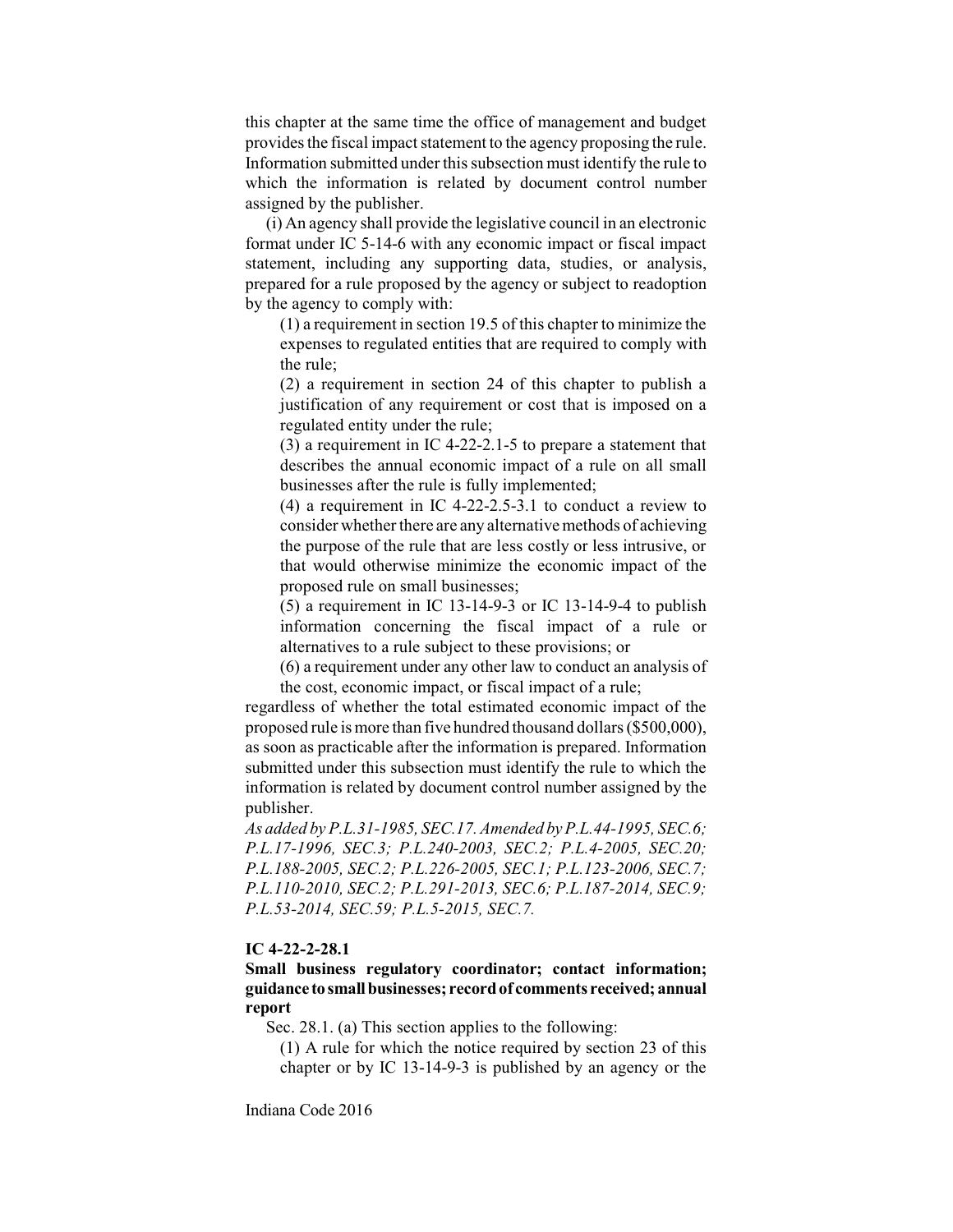board (as defined in IC 13-13-8-1).

(2) A rule for which:

(A) the notice required by IC 13-14-9-3; or

(B) an appropriate later notice for circumstances described in subsection (g);

is published by the department of environmental management after June 30, 2006.

(b) As used in this section, "coordinator" refers to the small business regulatory coordinator assigned to a rule by an agency under subsection (e).

(c) As used in this section, "director" refersto the director or other administrative head of an agency.

(d) As used in this section, "small business" has the meaning set forth in IC 5-28-2-6.

(e) For each rulemaking action and rule finally adopted as a result of a rulemaking action by an agency under this chapter, the agency shall assign one (1) staff person to serve as the agency's small business regulatory coordinator with respect to the proposed or adopted rule. The agency shall assign a staff person to a rule under this subsection based on the person's knowledge of, or experience with, the subject matter of the rule. A staff person may serve as the coordinator for more than one (1) rule proposed or adopted by the agency if the person is qualified by knowledge or experience with respect to each rule. Subject to subsection (f):

(1) in the case of a proposed rule, the notice of intent to adopt the rule published under section 23 of this chapter; or

(2) in the case of a rule proposed by the department of environmental management or the board (as defined in IC 13-13-8-1), the notice published under IC 13-14-9-3 or the

findings published under IC 13-14-9-8(b)(1), whichever applies; must include the name, address, telephone number, and electronic mail address of the small business coordinator for the proposed rule, the name, address, telephone number, and electronic mail address of the small business ombudsman designated under IC 4-4-35-8, and a statement of the resources available to regulated entities through the small business ombudsman designated under IC 4-4-35-8. Subject to subsection (f), in the case of a rule finally adopted, the final rule, as published in the Indiana Register, must include the name, address, telephone number, and electronic mail address of the coordinator.

(f) This subsection applies to a rule adopted by the department of environmental management or the board (as defined in IC 13-13-8-1) under IC 13-14-9. Subject to subsection (g), the department shall include in the notice provided under IC 13-14-9-3 or in the findings published under IC 13-14-9-8(b)(1), whichever applies, and in the publication of the final rule in the Indiana Register:

(1) a statement of the resources available to regulated entities through the technical and compliance assistance program established under IC 13-28-3;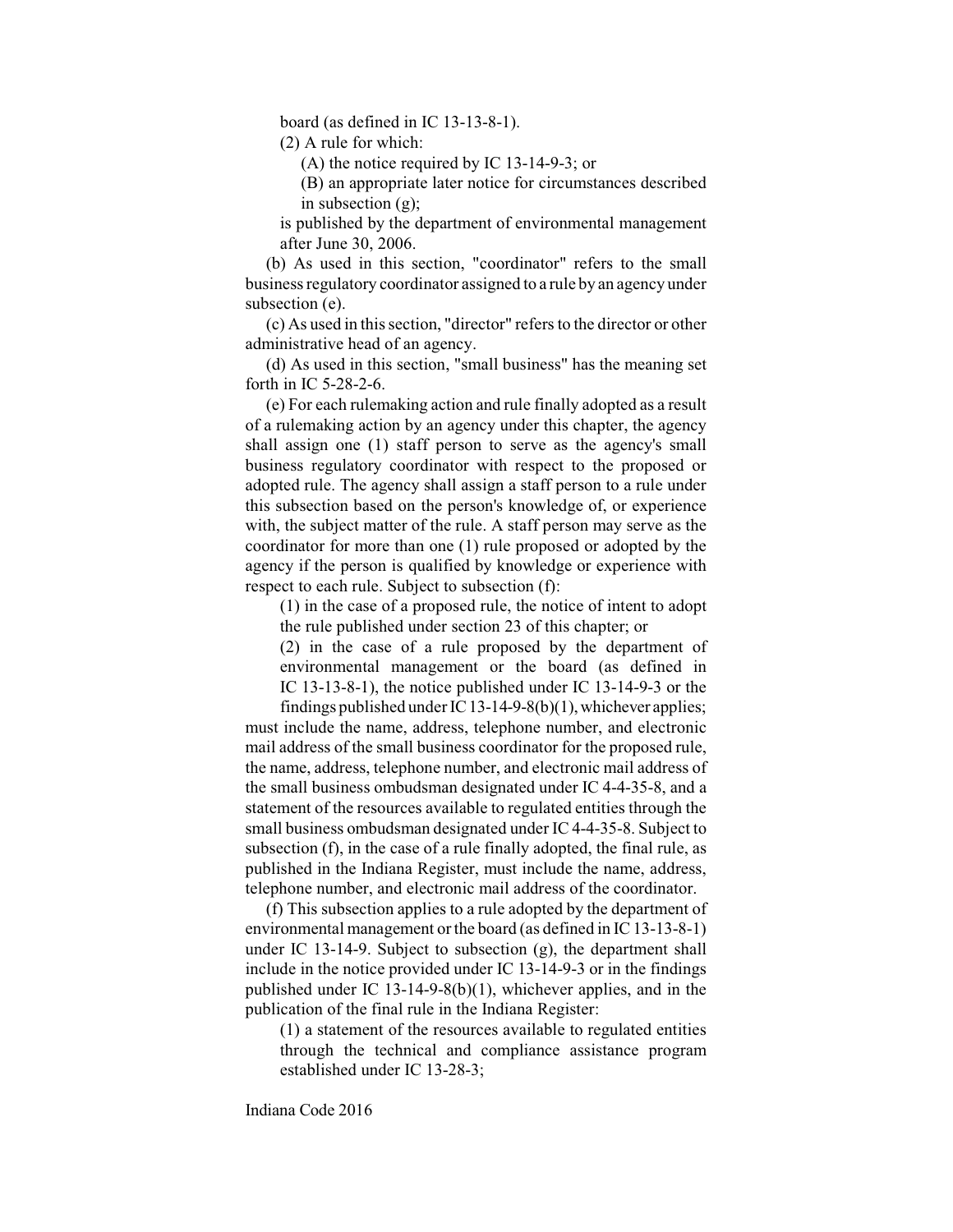(2) the name, address, telephone number, and electronic mail address of the ombudsman designated under IC 13-28-3-2;

(3) if applicable, a statement of:

(A) the resources available to small businesses through the small business stationary source technical assistance program established under IC 13-28-5; and

(B) the name, address, telephone number, and electronic mail address of the ombudsman for small business designated under IC 13-28-5-2(3); and

(4) the information required by subsection (e).

The coordinator assigned to the rule under subsection (e) shall work with the ombudsman described in subdivision (2) and the office of voluntary compliance established by IC 13-28-1-1 to coordinate the provision of services required under subsection (h) and IC 13-28-3. If applicable, the coordinator assigned to the rule under subsection (e) shall work with the ombudsman referred to in subdivision (3)(B) to coordinate the provision of services required under subsection (h) and IC 13-28-5.

(g) If the notice provided under IC 13-14-9-3 is not published as allowed by IC 13-14-9-7, the department of environmental management shall publish in the notice provided under IC 13-14-9-4 the information that subsection (f) would otherwise require to be published in the notice under IC 13-14-9-3. If neither the notice under IC 13-14-9-3 nor the notice under IC 13-14-9-4 is published as allowed by IC 13-14-9-8, the department of environmental management shall publish in the commissioner's written findings under IC 13-14-9-8(b) the information that subsection (f) would otherwise require to be published in the notice under IC 13-14-9-3.

(h) The coordinator assigned to a rule under subsection (e) shall serve as a liaison between the agency and any small business subject to regulation under the rule. The coordinator shall provide guidance to small businesses affected by the rule on the following:

(1) Any requirements imposed by the rule, including any reporting, record keeping, or accounting requirements.

(2) How the agency determines or measures compliance with the rule, including any deadlines for action by regulated entities. (3) Any penalties, sanctions, or fines imposed for noncompliance with the rule.

(4) Any other concerns of small businesses with respect to the rule, including the agency's application or enforcement of the rule in particular situations. However, in the case of a rule adopted under IC 13-14-9, the coordinator assigned to the rule may refer a small business with concerns about the application or enforcement of the rule in a particular situation to the ombudsman designated under IC 13-28-3-2 or, if applicable, under IC 13-28-5-2(3).

(i) The coordinator assigned to a rule under subsection (e) shall provide guidance under this section in response to questions and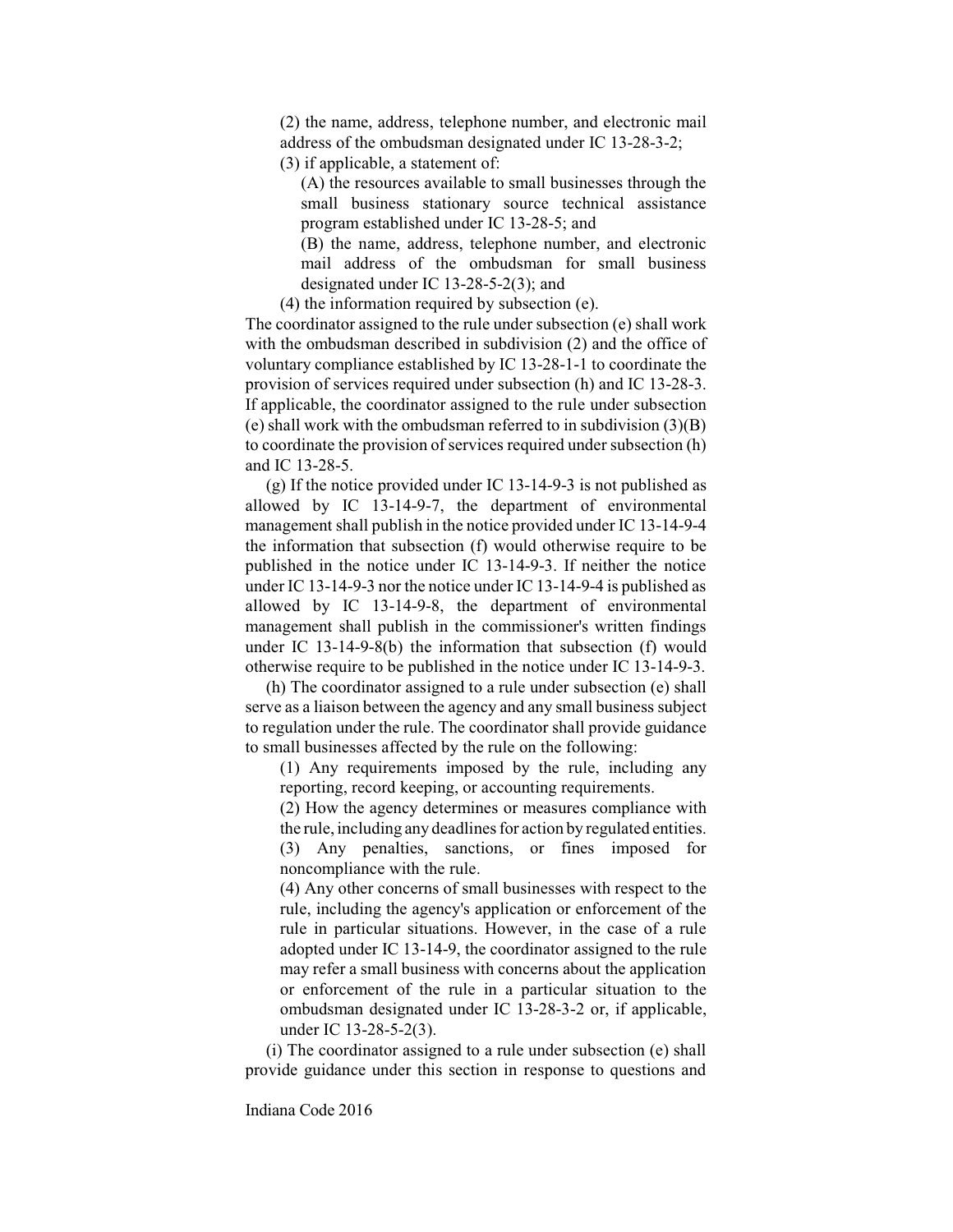concerns expressed by small businesses affected by the rule. The coordinator may also issue general guidelines or informational pamphlets to assist small businesses in complying with the rule. Any guidelines or informational pamphlets issued under this subsection shall be made available:

(1) for public inspection and copying at the offices of the agency under IC 5-14-3; and

(2) electronically through electronic gateway access.

(j) The coordinator assigned to a rule under subsection (e) shall keep a record of all comments, questions, and complaints received from small businesses with respect to the rule. The coordinator shall deliver the record, along with any accompanying documents submitted by small businesses, to the director:

(1) not later than ten (10) days after the date on which the rule is submitted to the publisher under section 35 of this chapter; and

(2) before July 15 of each year during which the rule remains in effect.

The coordinator and the director shall keep confidential any information concerning a small business to the extent that the information is exempt from public disclosure under IC 5-14-3-4.

(k) Not later than November 1 of each year, the director shall:

(1) compile the records received from all of the agency's coordinators under subsection (j);

(2) prepare a report that sets forth:

(A) the number of comments, complaints, and questions received by the agency from small businesses during the most recent state fiscal year, categorized by the subject matter of the rules involved;

(B) the number of complaints or questions reported under clause (A) that were resolved to the satisfaction of the agency and the small businesses involved;

(C) the total number of staff serving as coordinators under this section during the most recent state fiscal year;

(D) the agency's costs in complying with this section during the most recent state fiscal year; and

(E) the projected budget required by the agency to comply with this section during the current state fiscal year; and

(3) deliver the report to the legislative council in an electronic format under IC 5-14-6 and to the small business ombudsman designated under IC 4-4-35-8.

*As added by P.L.239-2005, SEC.2. Amended by P.L.100-2006, SEC.2; P.L.123-2006, SEC.8; P.L.110-2010, SEC.3; P.L.133-2012, SEC.7; P.L.187-2014, SEC.10.*

## **IC 4-22-2-28.2**

**Notice of rule violation by small businesses; immunity from liability in administrative action; corrective action required;**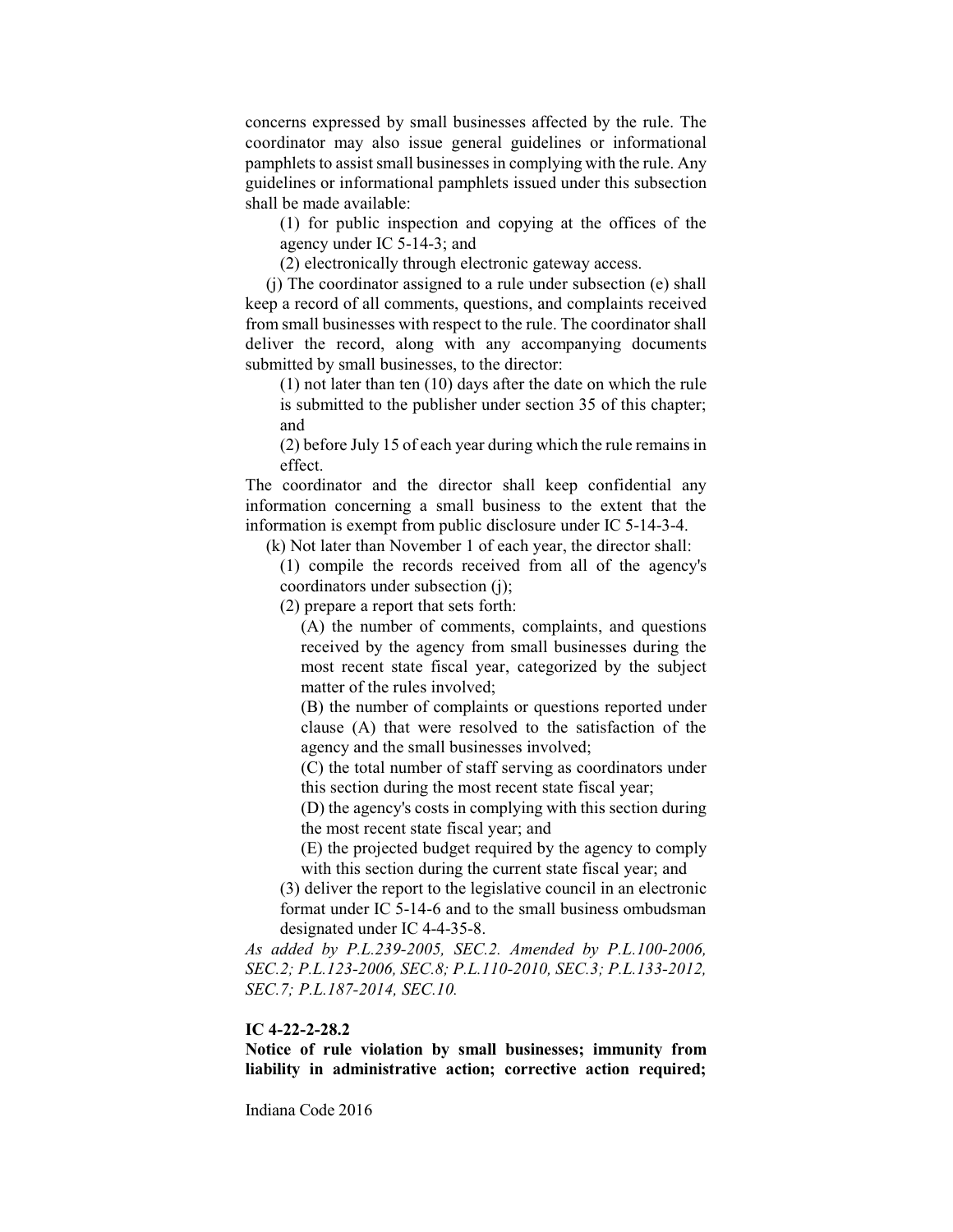## **confidentiality of information**

Sec. 28.2. (a) This section applies to a violation described in subsection (c) that occurs after June 30, 2005. However, in the case of a violation of a rule adopted under IC 13-14-9 by the department of environmental management or the board (as defined in IC 13-13-8-1), the procedures set forth in IC 13-30-4-3 and IC 13-30-7 apply instead of this section.

(b) As used in this section, "small business" has the meaning set forth in section 28.1(d) of this chapter.

(c) Except as provided in subsection (d), a small business that voluntarily provides notice to an agency of the small business's actual or potential violation of a rule adopted by the agency under this chapter is immune from civil or criminal liability resulting from an agency action relating to the violation if the small business does the following:

(1) Provides written notice of the violation to the agency not later than forty-five (45) days after the small business knew or should have known that the violation occurred.

(2) Corrects the violation within a time agreed to by the agency and the small business. However, the small business shall be given at least ninety (90) days after the date of the notice described in subdivision (1) to correct the violation. The small business may correct the violation at any time before the expiration of the period agreed to under this subdivision.

(3) Cooperates with any reasonable request by the agency in any investigation initiated in response to the notice.

(d) A small business is not immune from civil or criminal liability relating to a violation of which the small business provides notice under subsection (c) if any of the following apply:

(1) The violation resulted in serious harm or in imminent and substantial endangerment to the public health, safety, or welfare.

(2) The violation resulted in a substantial economic benefit that afforded the small business a clear advantage over the small business's competitors.

(3) The small business has a pattern of continuous or repeated violations of the rule at issue or any other rules of the agency.

(e) Information that a small business provides under this section, including actions and documents that identify or describe the small business, to an agency in providing notice of the small business's actual or potential violation of a rule adopted by the agency is confidential, unless a clear and immediate danger to the public health, safety, or welfare or to the environment exists. Information described in this subsection may not be made available for use by the agency for purposes other than the purposes of this section without the consent of the small business.

(f) Voluntary notice of an actual or a potential violation of a rule that is provided by a small business under subsection (c) is not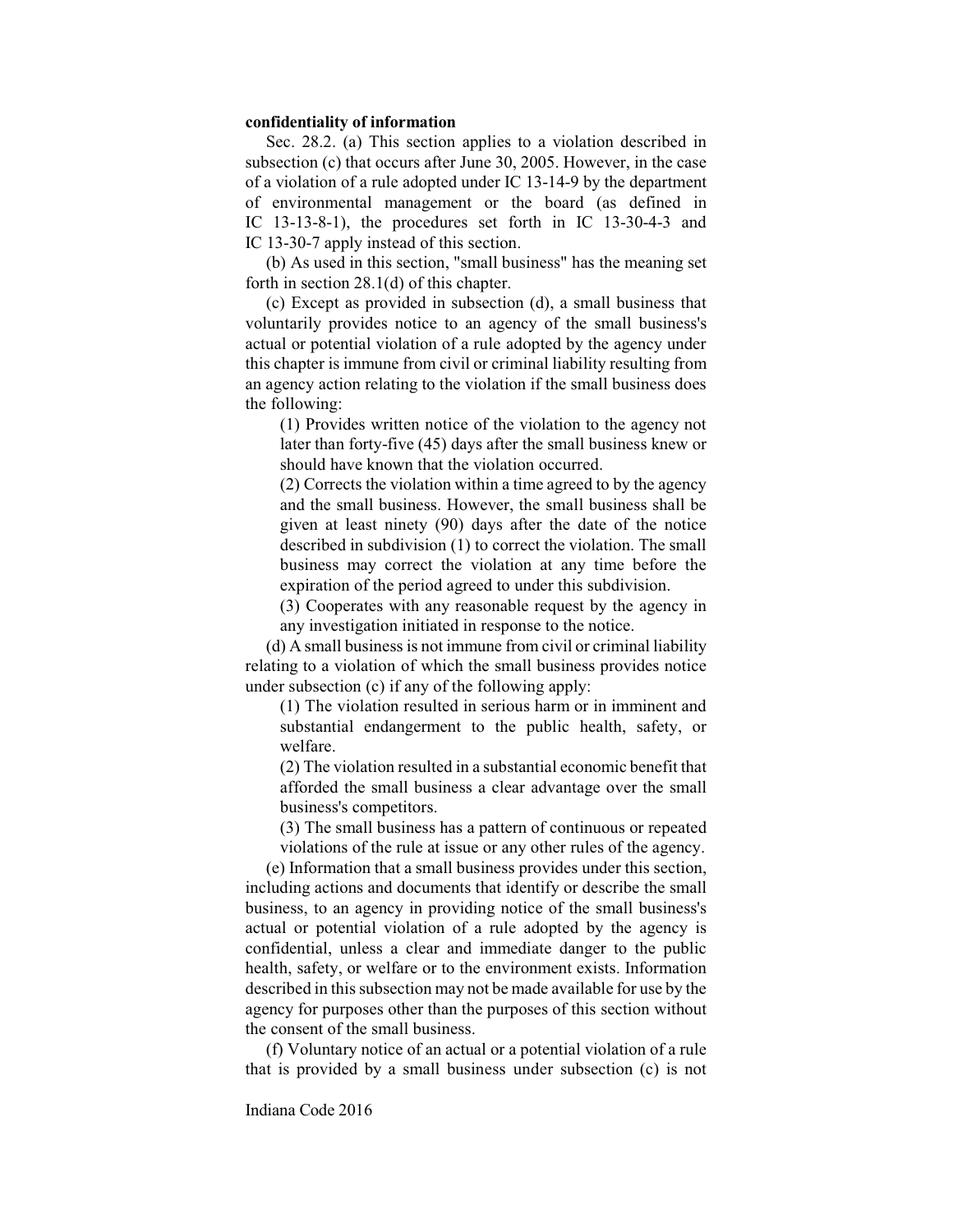admissible as evidence in a proceeding, other than an agency proceeding, to prove liability for the rule violation or the effects of the rule violation.

*As added by P.L.239-2005, SEC.3. Amended by P.L.133-2012, SEC.8.*

# **IC 4-22-2-29**

## **Adoption of rules; adoption of revised version of proposed rule**

Sec. 29. (a) As used in this section, "small business ombudsman" refers to the small business ombudsman designated under IC 4-4-35-8.

(b) After an agency has complied with sections 26, 27, and 28 of this chapter, the agency may:

(1) adopt a rule that is identical to a proposed rule published in the Indiana Register under section 24 of this chapter;

(2) subject to subsection (c), adopt a rule that consolidates part or all of two (2) or more proposed rules published in the Indiana Register under section 24 of this chapter and considered under section 27 of this chapter;

(3) subject to subsection (c), adopt part of one (1) or more proposed rules described in subdivision (2) in two (2) or more separate adoption actions; or

(4) subject to subsection (c), adopt a revised version of a proposed rule published under section 24 of this chapter and include provisions that did not appear in the published version, including any provisions recommended by the small business ombudsman under IC 4-22-2.1-6(a), if applicable.

(c) An agency may not adopt a rule that substantially differs from the version or versions of the proposed rule or rules published in the Indiana Register under section 24 of this chapter, unlessit is a logical outgrowth of any proposed rule as supported by any written comments submitted:

(1) during the public comment period; or

(2) by the small business ombudsman under IC 4-22-2.1-6(a), if applicable.

*As added by P.L.31-1985, SEC.18. Amended by P.L.12-1993, SEC.2; P.L.188-2005, SEC.3; P.L.109-2015, SEC.13.*

#### **IC 4-22-2-30**

## **Repealed**

*(Repealed by P.L.44-1995, SEC.8.)*

## **IC 4-22-2-31**

## **Submission of rules to attorney general for approval**

Sec. 31. After an agency has complied with section 29 of this chapter, or with IC 13-14-9-9(1) or IC 13-14-9-9(2), as applicable, the agency shall submit its rule to the attorney general for approval. The agency shall submit the following to the attorney general: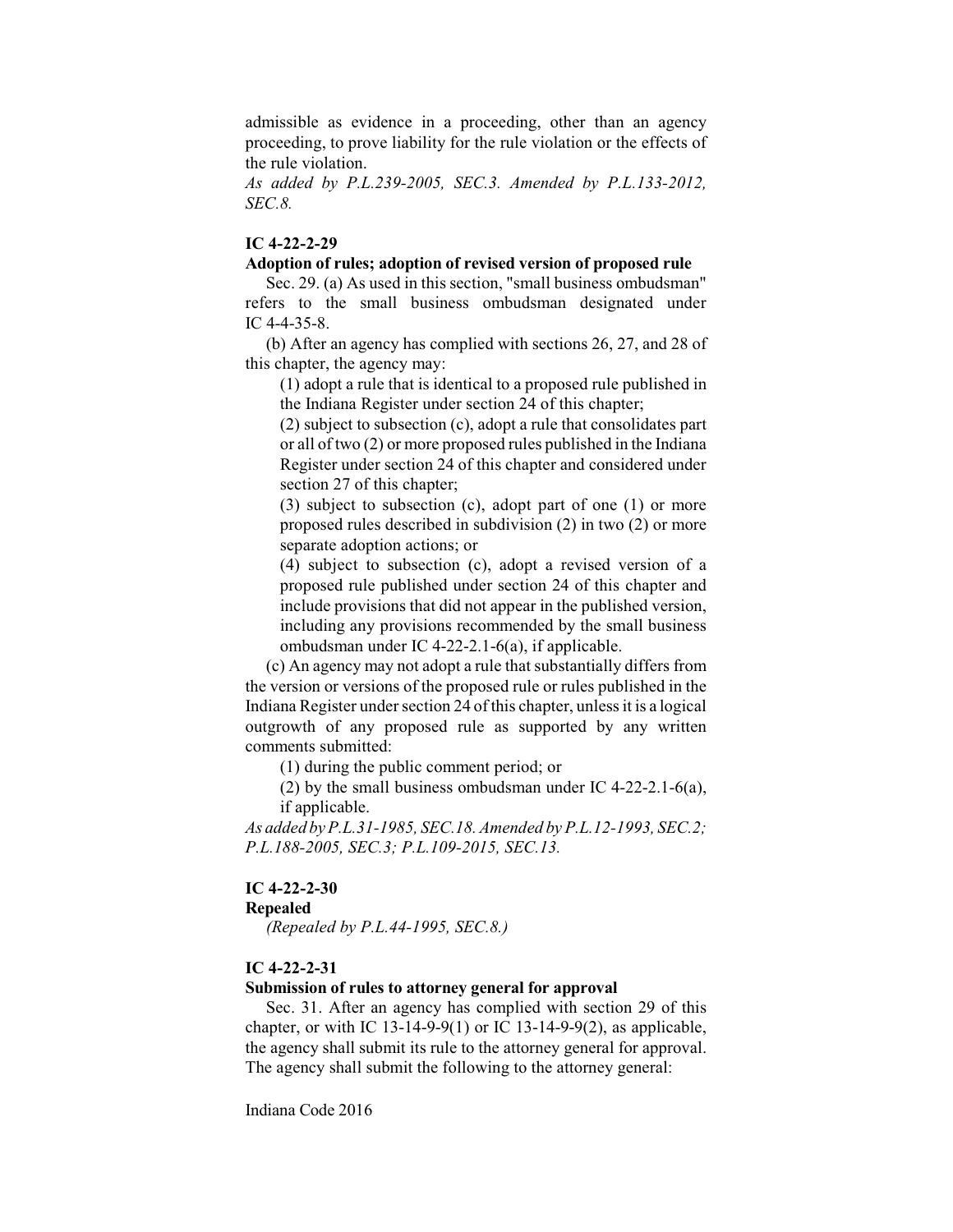(1) The rule in the form required by section 20 of this chapter.

(2) The documents required by section 21 of this chapter.

(3) Written authorization to proceed issued by the publisher under section  $24(g)$  of this chapter.

(4) Any other documents specified by the attorney general.

The attorney general may require the agency to submit any supporting documentation that the attorney general considers necessary for the attorney general's review under section 32 of this chapter. The agency may submit any additional supporting documentation the agency considers necessary.

*As added by P.L.31-1985, SEC.20. Amended by P.L.34-1993, SEC.3; P.L.1-1996, SEC.30; P.L.215-2005, SEC.5; P.L.123-2006, SEC.9.*

# **IC 4-22-2-32**

## **Review of rule by attorney general; approval or disapproval**

Sec. 32. (a) The attorney general shall review each rule submitted under section 31 of this chapter for legality.

(b) In the review, the attorney general shall determine whether the rule adopted by the agency complies with the requirements under section 29 of this chapter. The attorney general shall consider the following:

(1) The extent to which all persons affected by the adopted rule should have understood from the published rule or rules that their interests would be affected.

(2) The extent to which the subject matter of the adopted rule or the issues determined in the adopted rule are different from the subject matter or issues that were involved in the published rule or rules.

(3) The extent to which the effects of the adopted rule differ from the effects that would have occurred if the published rule or rules had been adopted instead.

In the review, the attorney general shall consider whether the adopted rule may constitute the taking of property without just compensation to an owner.

(c) Except as provided in subsections (d) and (h), the attorney general shall disapprove a rule under this section only if it:

(1) has been adopted without statutory authority;

(2) has been adopted without complying with this chapter;

(3) does not comply with requirements under section 29 of this chapter; or

(4) violates another law.

Otherwise, the attorney general shall approve the rule without making a specific finding of fact concerning the subjects.

(d) If an agency submits a rule to the attorney general without complying with section  $20(a)(2)$  of this chapter, the attorney general may:

(1) disapprove the rule; or

(2) return the rule to the agency without disapproving the rule.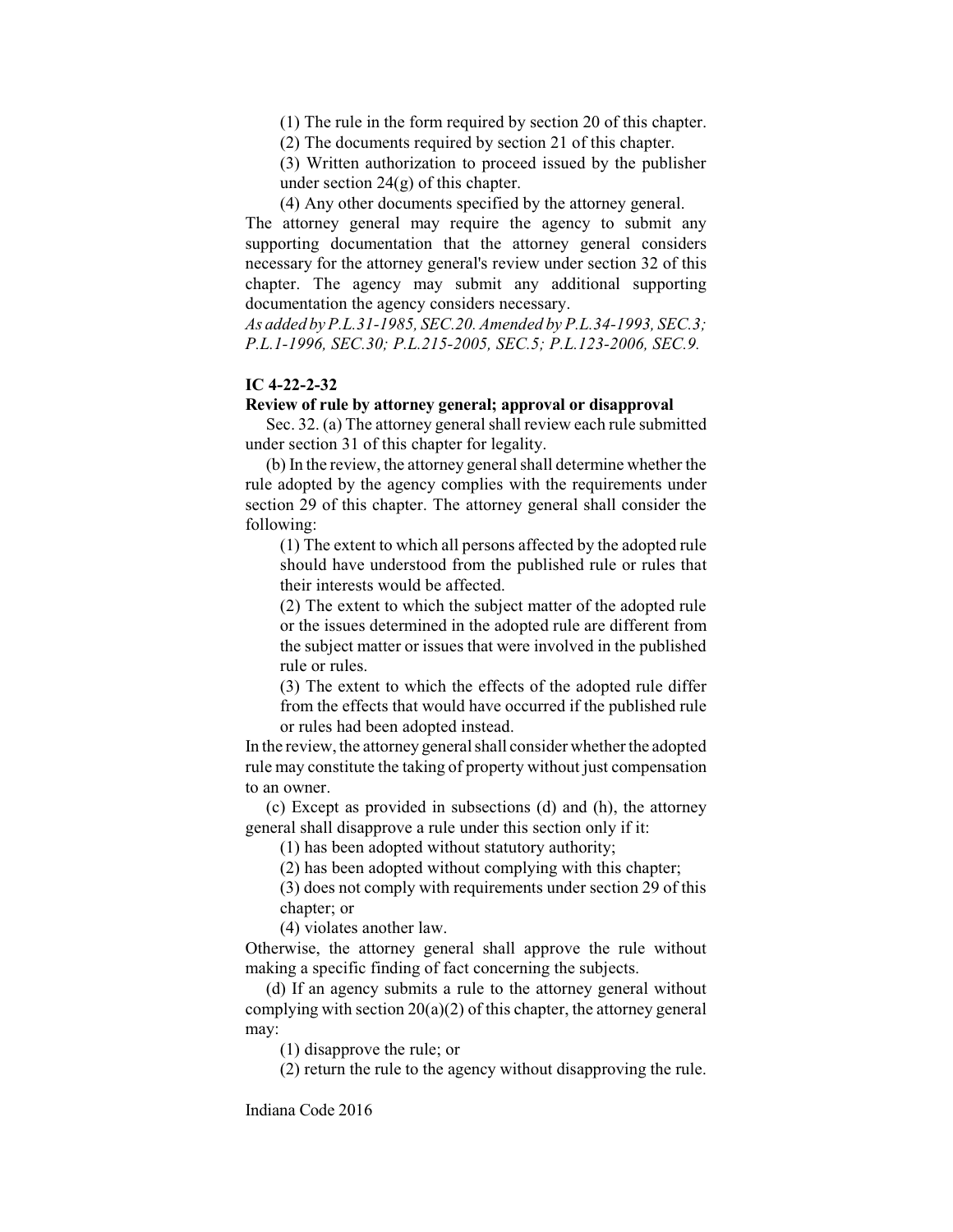(e) If the attorney general returns a rule under subsection  $(d)(2)$ , the agency may bring the rule into compliance with section  $20(a)(2)$ of this chapter and resubmit the rule to the attorney general without readopting the rule.

(f) If the attorney general determines in the course of the review conducted under subsection (b) that a rule may constitute a taking of property, the attorney general shall advise the following:

(1) The governor.

(2) The agency head.

Advice given under this subsection shall be regarded as confidential attorney-client communication.

 $(g)$  The attorney general has forty-five (45) days from the date that an agency:

(1) submits a rule under section 31 of this chapter; or

(2) resubmits a rule under subsection (e);

to approve or disapprove the rule. If the attorney general neither approves nor disapproves the rule, the rule is deemed approved, and the agency may submit it to the governor for approval under section 33 of this chapter without the approval of the attorney general.

(h) For rules adopted under IC 13-14-9, the attorney general:

(1) shall determine whether the rule adopted by the agency under IC 13-14-9-9(2) is a logical outgrowth of the proposed rule as published under IC 13-14-9-5(a)(2) and of testimony presented at the board meeting held under IC 13-14-9-5(a)(3); and

(2) may disapprove a rule under this section only if the rule:

(A) has been adopted without statutory authority;

(B) has been adopted without complying with this chapter or IC 13-14-9;

(C) is not a logical outgrowth of the proposed rule as published under IC  $13-14-9-5(a)(2)$  and of the testimony presented at the board meeting held under IC 13-14-9-5(a)(3); or

(D) violates another law.

*As added by P.L.31-1985, SEC.21. Amended by P.L.36-1989, SEC.1; P.L.34-1993, SEC.4; P.L.12-1993, SEC.3; P.L.1-1996, SEC.31; P.L.1-2006, SEC.72.*

## **IC 4-22-2-33**

#### **Submission of rules to governor for approval**

Sec. 33. (a) After a rule has been approved or deemed approved under section 32 of this chapter, the agency shall submit the rule to the governor for approval. The agency shall submit the rule in the form required by section 20 of this chapter and with the documents required by section 21 of this chapter.

(b) The agency shall submit to the governor the copies of the rule and other documents specified in section 31 of this chapter. *As added by P.L.31-1985, SEC.22. Amended by P.L.215-2005,*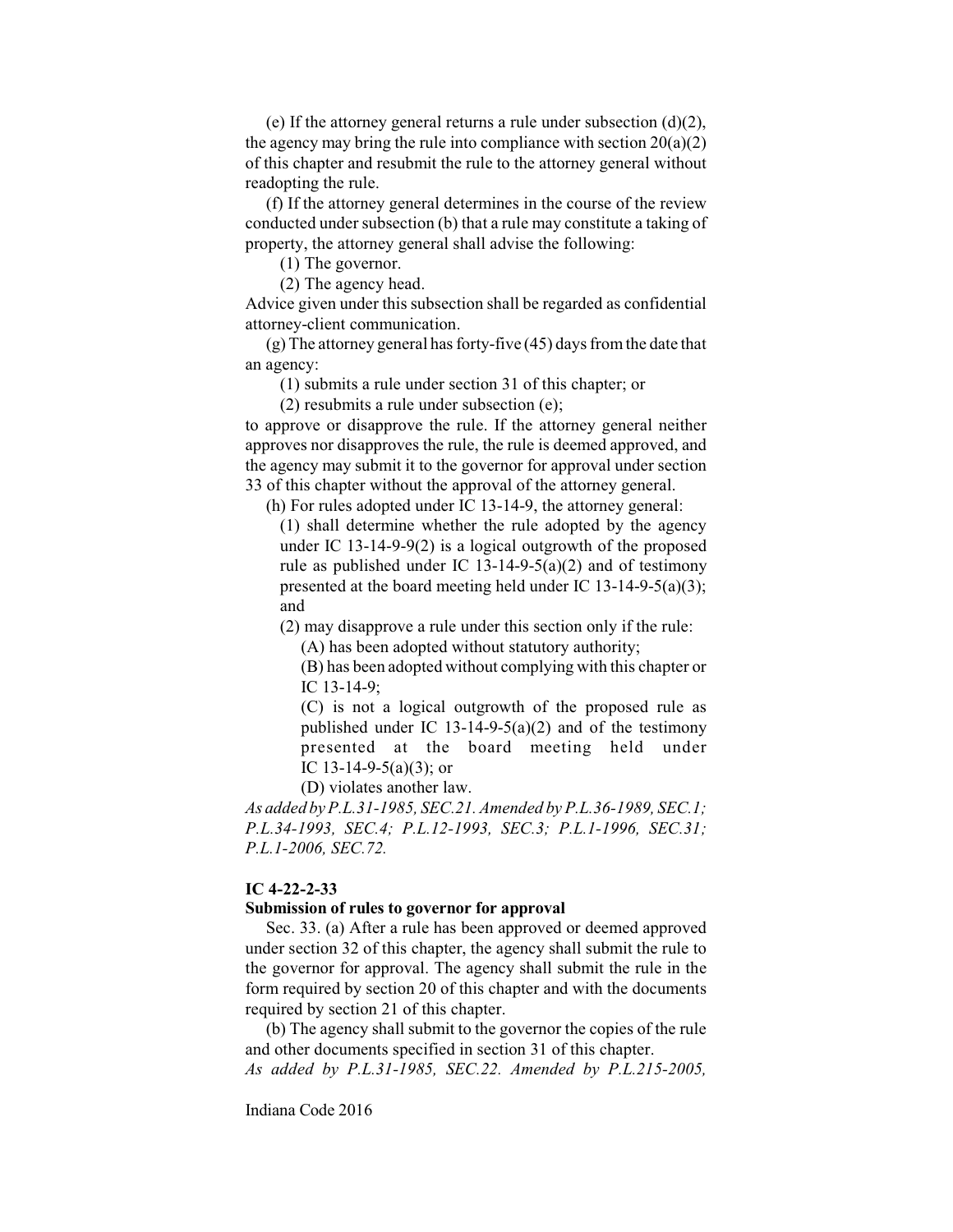## **IC 4-22-2-34 Approval or disapproval of rule by governor**

Sec. 34. (a) The governor may approve or disapprove a rule submitted under section 33 of this chapter with or without cause.

(b) The governor has fifteen (15) days from the date that an agency submits a rule under section 33 of this chapter to approve or disapprove the rule. However, the governor may take thirty (30) days to approve or disapprove the rule if the governor files a statement with the publisher within the first fifteen (15) days after an agency submits the rule that states that the governor intends to take an additional fifteen (15) days to approve or disapprove the rule. If the governor neither approves nor disapproves the rule within the allowed period, the rule is deemed approved, and the agency may submit the rule to the publisher without the approval of the governor. *As added by P.L.31-1985, SEC.23. Amended by P.L.123-2006, SEC.10.*

#### **IC 4-22-2-35**

#### **Submission of rule to publisher for filing**

Sec. 35. (a) When a rule has been approved or deemed approved by the governor within the period allowed by section 25 of this chapter, the agency shall immediately submit the rule to the publisher for filing. The agency shall submit the rule in the form required by section 20 of this chapter and with the documents required by section 21 of this chapter.

(b) The agency shall submit to the publisher the copies of the rule and other documents specified in section 31 of this chapter.

(c) Subject to section 39 of this chapter, the publisher shall:

(1) accept the rule for filing; and

(2) electronically record the date and time the rule is accepted. *As added by P.L.31-1985, SEC.24. Amended by P.L.215-2005, SEC.7; P.L.123-2006, SEC.11.*

#### **IC 4-22-2-36**

## **Effective date of rules**

Sec. 36. A rule that has been accepted for filing under section 35 of this chapter takes effect on the latest of the following dates:

(1) The effective date of the statute delegating authority to the agency to adopt the rule.

(2) The date that is thirty (30) days from the date and time that the rule was accepted for filing under section 35 of this chapter.

(3) The effective date stated by the agency in the rule.

(4) The date of compliance with every requirement established by law as a prerequisite to the adoption or effectiveness of the rule.

*As added by P.L.31-1985, SEC.25.*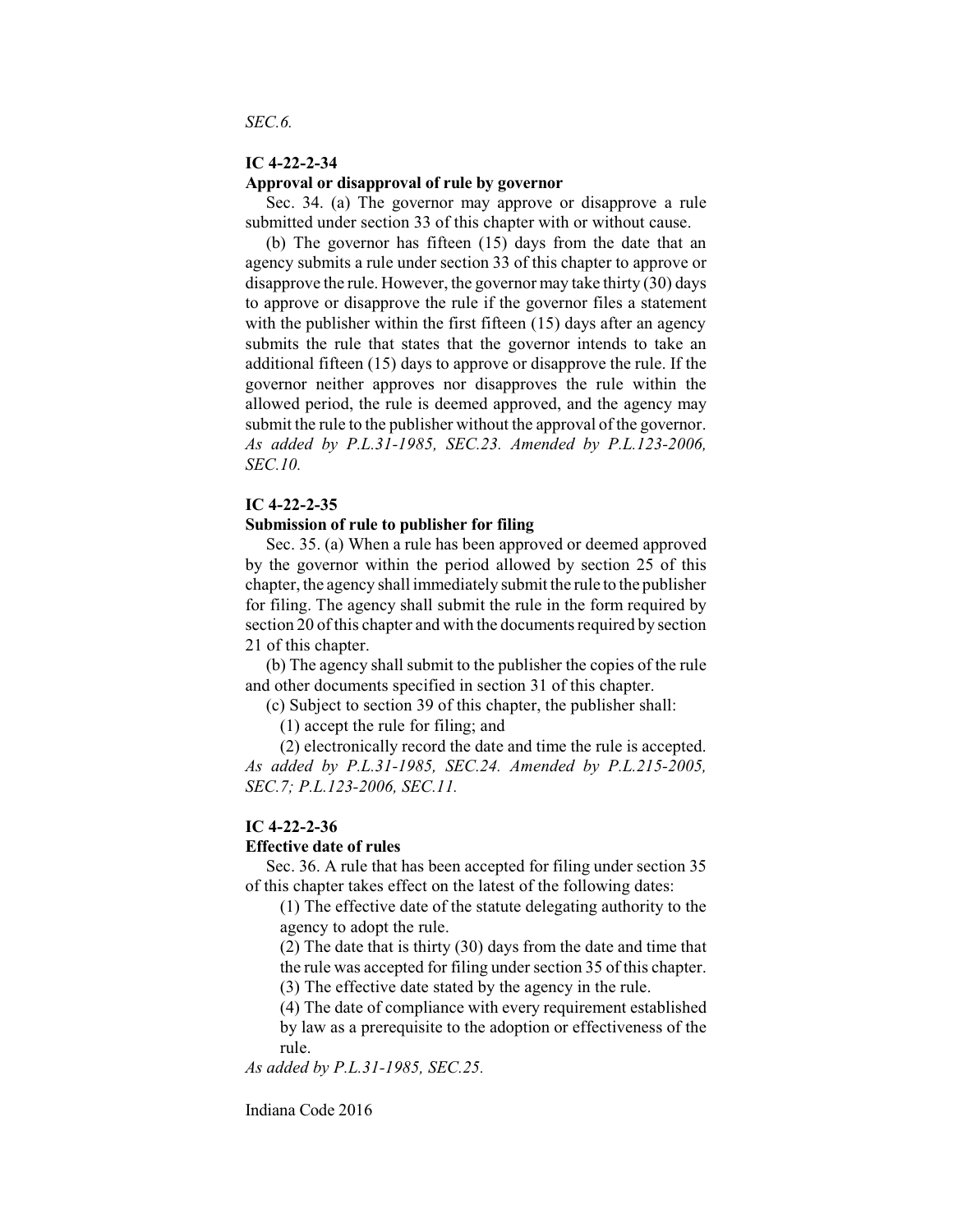## **IC 4-22-2-37**

## **Repealed**

*(Repealed by P.L.1-1990, SEC.35.)*

## **IC 4-22-2-37.1**

# **Emergency rules; submission to publisher; assignment of document control number; effective date; expiration; extension**

Sec. 37.1. (a) The following do not apply to a rule adopted under this section:

(1) Sections 24 through 36 of this chapter.

(2) IC 13-14-9.

(b) A rule may be adopted under this section if a statute delegating authority to an agency to adopt rules authorizes adoption of such a rule:

(1) under this section; or

(2) in the manner provided by this section.

(c) After an agency adopts a rule under this section, the agency shall submit the rule to the publisher for the assignment of a document control number. The agency shall submit the rule in the form required by section 20 of this chapter and with the documents required by section 21 of this chapter. The publisher shall determine the format of the rule and other documents to be submitted under this subsection.

(d) After the document control number has been assigned, the agency shall submit the rule to the publisher for filing. The agency shall submit the rule in the form required by section 20 of this chapter and with the documents required by section 21 of this chapter. The publisher shall determine the format of the rule and other documents to be submitted under this subsection.

(e) Subject to section 39 of this chapter, the publisher shall:

(1) accept the rule for filing; and

(2) electronically record the date and time that the rule is accepted.

(f) A rule adopted by an agency under this section takes effect on the latest of the following dates:

(1) The effective date of the statute delegating authority to the agency to adopt the rule.

(2) The date and time that the rule is accepted for filing under subsection (e).

(3) The effective date stated by the adopting agency in the rule.

(4) The date of compliance with every requirement established by law as a prerequisite to the adoption or effectiveness of the rule.

(5) The statutory effective date for an emergency rule set forth in the statute authorizing the agency to adopt emergency rules.

(g) Unless otherwise provided by the statute authorizing adoption of the rule:

(1) a rule adopted under this section expires not later than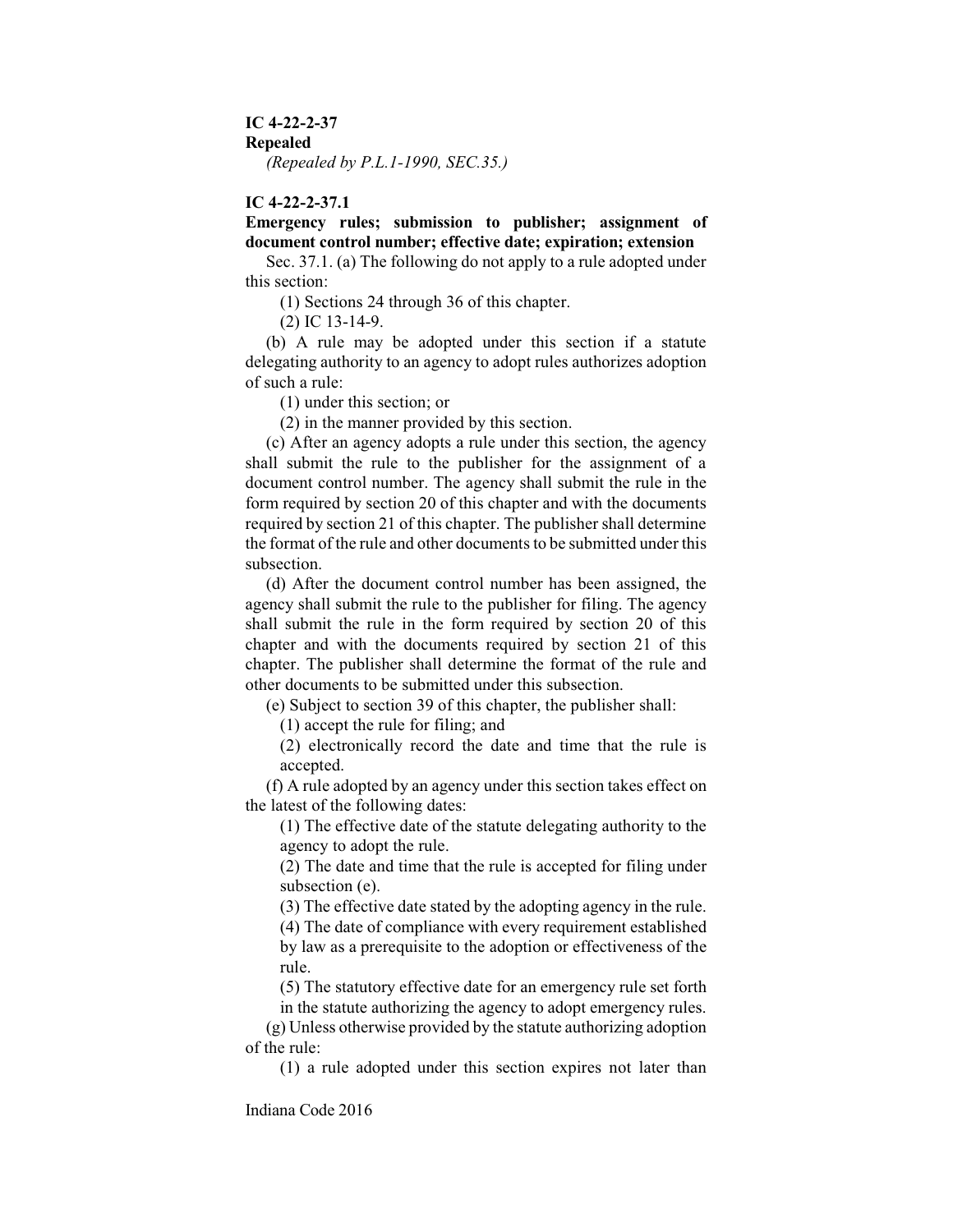ninety (90) days after the rule is accepted for filing under subsection (e);

(2) a rule adopted under this section may be extended by adopting another rule under this section, but only for one (1) extension period; and

(3) for a rule adopted under this section to be effective after one (1) extension period, the rule must be adopted under:

(A) sections 24 through 36 of this chapter; or

(B) IC 13-14-9;

as applicable.

(h) This section may not be used to readopt a rule under IC 4-22-2.5.

(i) The publisher of the Indiana administrative code shall annually publish a list of agencies authorized to adopt rules under this section. *As added by P.L.1-1990, SEC.36. Amended by P.L.24-1990, SEC.1; P.L.27-1991, SEC.1; P.L.2-1991, SEC.22; P.L.28-1991, SEC.1; P.L.29-1991, SEC.1; P.L.26-1991, SEC.1; P.L.2-1992, SEC.38; P.L.24-1992, SEC.1; P.L.2-1993, SEC.36; P.L.3-1993, SEC.239; P.L.34-1993, SEC.5; P.L.35-1993, SEC.1; P.L.277-1993(ss), SEC.125; P.L.1-1994, SEC.10; P.L.16-1994, SEC.1; P.L.15-1994, SEC.1; P.L.2-1995, SEC.5; P.L.1-1995, SEC.37; P.L.45-1995, SEC.1; P.L.47-1995, SEC.1; P.L.46-1995, SEC.1; P.L.2-1996, SEC.212; P.L.1-1996, SEC.32; P.L.17-1996, SEC.4; P.L.2-1997, SEC.12; P.L.27-1997, SEC.1; P.L.79-1998, SEC.4; P.L.273-1999, SEC.160; P.L.204-2001, SEC.6; P.L.287-2001, SEC.1; P.L.283-2001, SEC.1; P.L.1-2002, SEC.10; P.L.120-2002, SEC.1; P.L.1-2003, SEC.9; P.L.235-2003, SEC.1; P.L.255-2003, SEC.1; P.L.141-2003, SEC.1; P.L.1-2004, SEC.1; P.L.23-2004, SEC.1; P.L.4-2005, SEC.21; P.L.179-2005, SEC.1; P.L.235-2005, SEC.61; P.L.47-2006, SEC.2; P.L.1-2006, SEC.73; P.L.91-2006, SEC.2; P.L.123-2006, SEC.12; P.L.1-2007, SEC.17; P.L.111-2007, SEC.1; P.L.204-2007, SEC.2; P.L.233-2007, SEC.1; P.L.218-2007, SEC.1; P.L.8-2008, SEC.1; P.L.2-2008, SEC.17; P.L.3-2008, SEC.9; P.L.90-2008, SEC.1; P.L.131-2009, SEC.1; P.L.160-2009, SEC.1; P.L.177-2009, SEC.1; P.L.1-2010, SEC.8; P.L.35-2010, SEC.2; P.L.113-2010, SEC.9; P.L.11-2011, SEC.1; P.L.42-2011, SEC.2; P.L.119-2011, SEC.1; P.L.175-2011,SEC.1;P.L.229-2011, SEC.58; P.L.25-2012, SEC.1; P.L.48-2012, SEC.2; P.L.78-2012, SEC.1; P.L.160-2012, SEC.6; P.L.77-2012, SEC.1; P.L.133-2012, SEC.9; P.L.140-2013, SEC.1.*

## **IC 4-22-2-38**

**Certain nonsubstantive rules; adoption; submission to publisher; document control number; effective date; objections**

Sec. 38. (a) This section applies to a rulemaking action resulting in any of the following rules:

(1) A rule that brings another rule into conformity with section 20 of this chapter.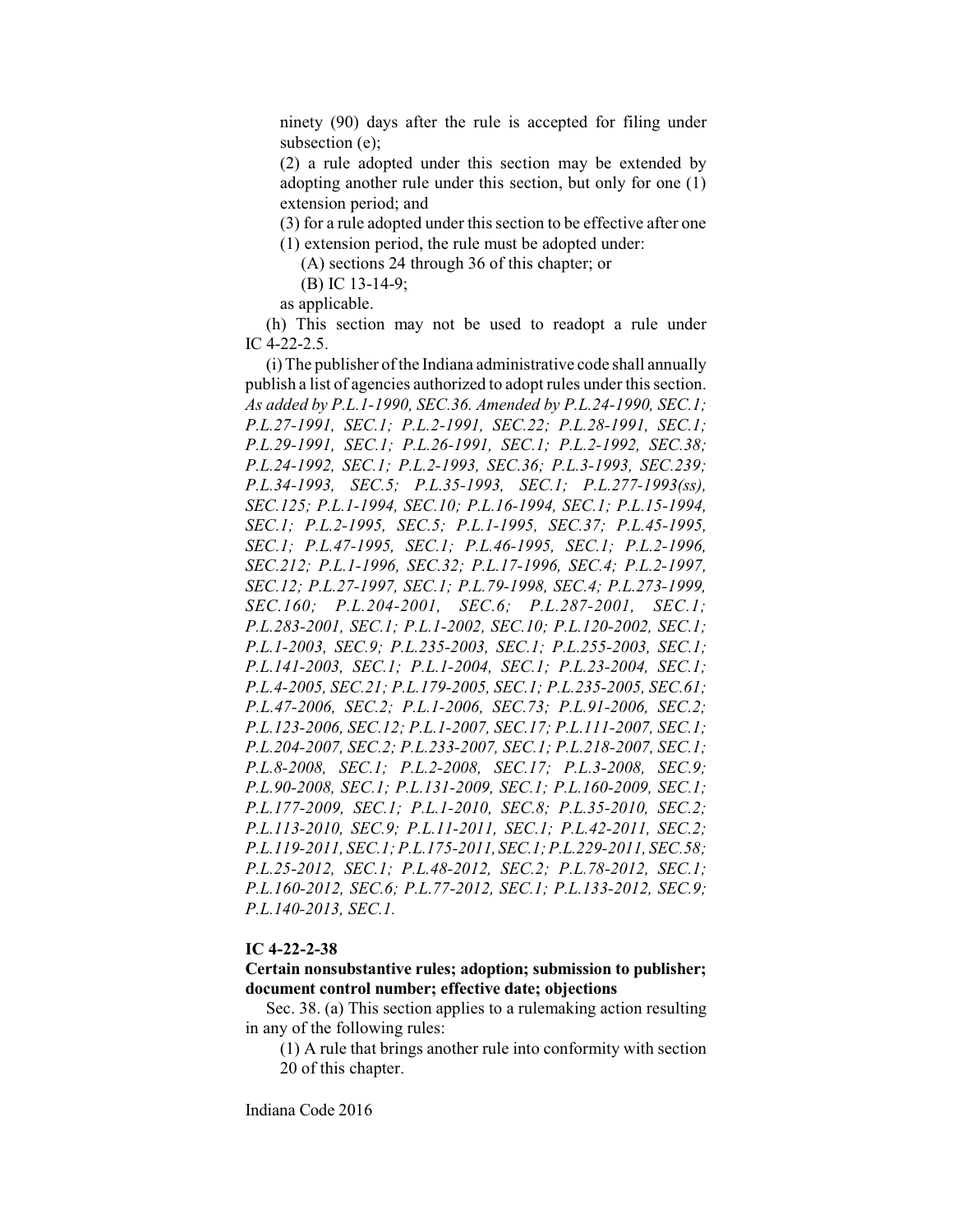(2) A rule that amends another rule to replace an inaccurate reference to a statute, rule, regulation, other text, governmental entity, or location with an accurate reference, when the inaccuracy is the result of the rearrangement of a federal or state statute, rule, or regulation under a different citation number, a federal or state transfer of functions from one (1) governmental entity to another, a change in the name of a federal or state governmental entity, or a change in the address of an entity.

(3) A rule correcting any other typographical, clerical, or spelling error in another rule.

(b) Sections 24 through 37.1 of this chapter do not apply to rules described in subsection (a).

(c) Notwithstanding any other statute, an agency may adopt a rule described by subsection (a) without complying with any statutory notice, hearing, adoption, or approval requirement. In addition, the governor may adopt a rule described in subsection (a) for an agency without the agency's consent or action.

(d) A rule described in subsection (a) shall be submitted to the publisher for the assignment of a document control number. The agency (or the governor, for the agency) shall submit the rule in the form required by section 20 of this chapter and with the documents required by section 21 of this chapter. The publisher shall determine the number of copies of the rule and other documents to be submitted under this subsection.

(e) After a document control number is assigned, the agency (or the governor, for the agency) shall submit the rule to the publisher for filing. The agency (or the governor, for the agency) shall submit the rule in the form required by section 20 of this chapter and with the documents required by section 21 of this chapter. The publisher shall determine the format of the rule and other documents to be submitted under this subsection.

(f) Subject to section 39 of this chapter, the publisher shall:

(1) accept the rule for filing; and

(2) electronically record the date and time that it is accepted.

(g) Subject to subsection (h), a rule described in subsection (a) takes effect on the latest of the following dates:

(1) The date that the rule being corrected by a rule adopted under this section becomes effective.

(2) The date that is forty-five (45) days from the date and time that the rule adopted under this section is accepted for filing under subsection (f).

(h) The governor or the attorney general may file an objection to a rule that is adopted under this section before the date that is forty-five (45) days from the date and time that the rule is accepted for filing under subsection (f). When filed with the publisher, the objection has the effect of invalidating the rule.

*As added by P.L.31-1985, SEC.27. Amended by P.L.1-1991, SEC.16;*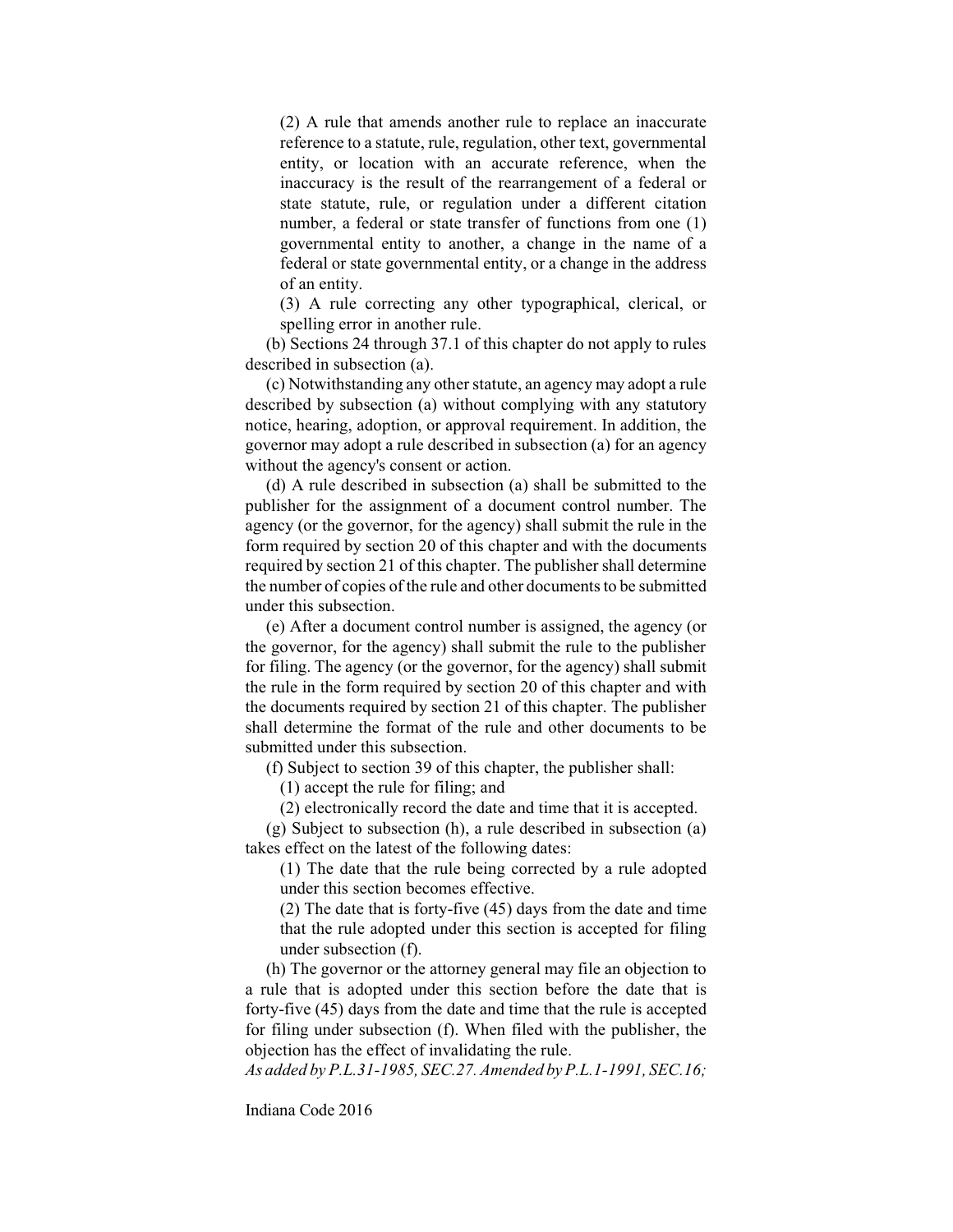*P.L.123-2006, SEC.13.*

#### **IC 4-22-2-39**

## **Acceptance of rule for filing by publisher**

Sec. 39. (a) When an agency submits a rule for filing under section 35, 37.1, or 38 of this chapter, the publisher may accept the rule for filing only if the following conditions are met:

(1) The following documents are submitted to allow the publisher to comply with IC 4-22-7-5:

(A) One (1) electronic copy of the rule.

(B) One (1) copy of any matters incorporated by reference under section 21 of this chapter in the format specified by the publisher.

(C) One (1) copy of any supporting documentation submitted under section 31 of this chapter in the format specified by the publisher.

(2) Each submitted copy includes a reference to the document control number assigned to the rule by the publisher.

(3) Each submitted copy indicates that the agency has conducted its rulemaking action in conformity with all procedures required by law. However, if section 31 of this chapter applies to the rule, the publisher shall rely on the approval of the attorney general as the basis for determining that the agency has complied with all procedures required before the date of the approval.

(b) If a rule includes a statement that the rule is not effective until:

(1) an agency has complied with requirements established by the federal or state government;

(2) a specific period of time has elapsed; or

(3) a date has occurred;

the agency has complied with subsection  $(a)(3)$  even if the described event or time has not occurred before the publisher reviews the rule under this section.

(c) The publisher shall take no more than three (3) business days to complete the review of a rule under this section.

*As added by P.L.31-1985, SEC.28. Amended by P.L.19-1986, SEC.1; P.L.1-1991, SEC.17; P.L.215-2005, SEC.8; P.L.123-2006, SEC.14.*

#### **IC 4-22-2-40**

#### **Recall of rule; readoption**

Sec. 40. (a) At any time before a rule is accepted for filing by the publisher under section 35, 37.1, or 38 of this chapter, the agency that adopted the rule may recall it. A rule may be recalled regardless of whether:

(1) the rule has been disapproved by the attorney general under section 32 of this chapter; or

(2) the rule has been disapproved by the governor under section 34 of this chapter.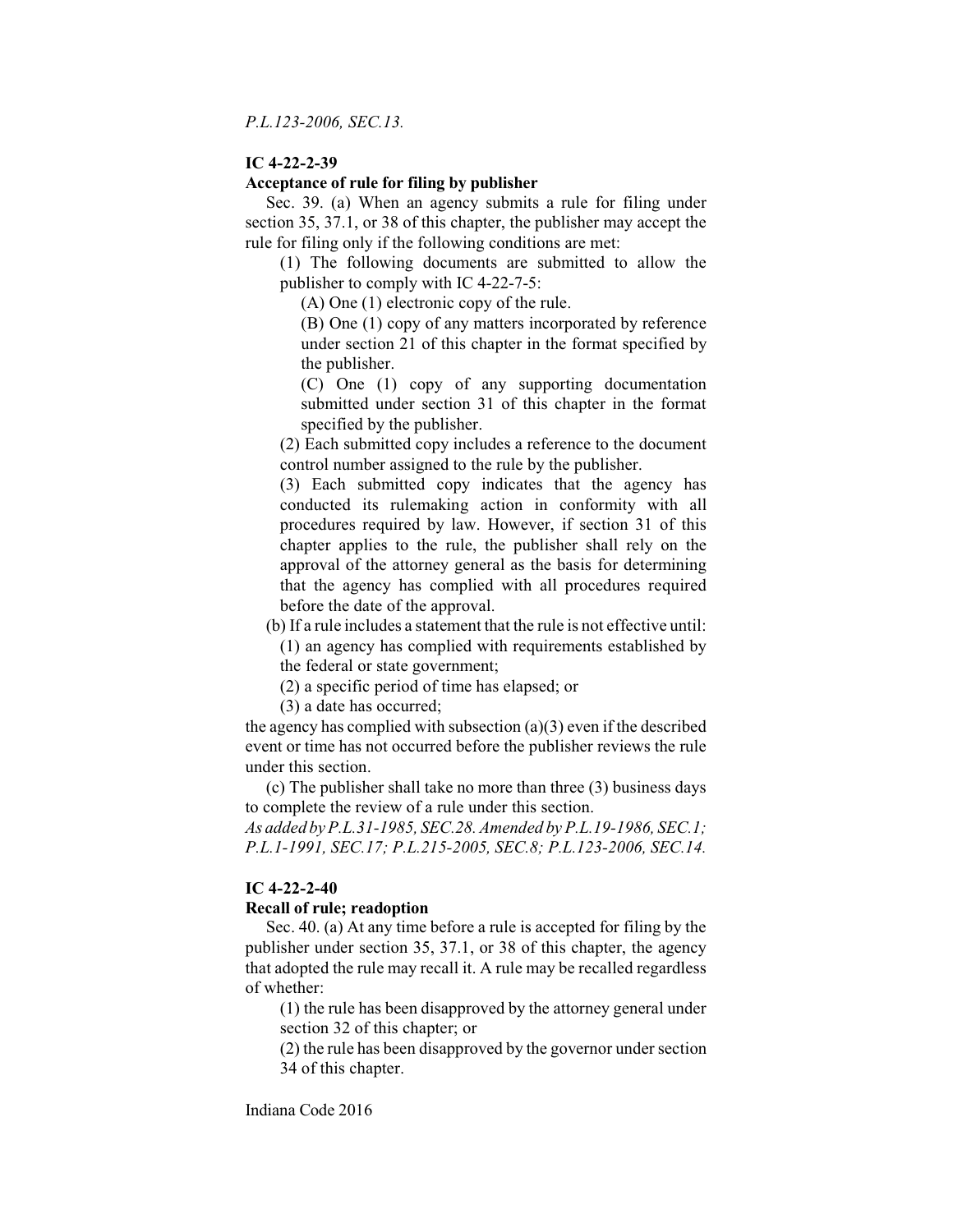(b) Sections 24 through 38 of this chapter do not apply to a recall action under this section. However, the agency shall distribute a notice of its recall action to the publisher for publication in the Indiana Register. Sections 24 and 26 of this chapter do not apply to a readoption action under subsection (c).

(c) After an agency recalls a rule, the agency may reconsider its adoption action and adopt an identical rule or a revised rule. However, if sections 24 through 36 of this chapter apply to the recalled rule, the readopted rule must comply with the requirements under section 29 of this chapter.

(d) The recall of a rule under this section voids any approval given after the rule was adopted and before the rule was recalled.

(e) If a rule is:

(1) subject to sections 31 and 33 of this chapter;

(2) recalled under subsection (a); and

(3) readopted under subsection (c);

the agency shall resubmit the readopted version of the recalled rule to the attorney general and the governor for approval. The attorney general and the governor have the full statutory period to approve or disapprove the readopted rule. If the recalled rule was submitted to the office of management and budget under section 28 of this chapter, the agency shall resubmit the readopted version of a recalled rule to the office of management and budget with sufficient information for the office of management and budget to evaluate whether its initial fiscal impact statement under section 28 of this chapter needs to be revised. The office of management and budget shall revise a fiscal impact statement under section 28 of this chapter if the fiscal impact of the readopted rule is substantially different from the recalled rule. The agency also shall comply with any other applicable approval requirement provided by statute.

(f) The readopted version of a recalled rule is effective only after the agency has complied with section 35, 37.1, or 38 of this chapter. *As added by P.L.31-1985, SEC.29. Amended by P.L.1-1991, SEC.18; P.L.12-1993, SEC.4; P.L.123-2006, SEC.15; P.L.291-2013, SEC.7; P.L.53-2014, SEC.60.*

# **IC 4-22-2-41**

#### **Withdrawal of rule**

Sec. 41. (a) At any time before a rule is accepted by the publisher for filing under section 35, 37.1, or 38 of this chapter, the agency that adopted the rule may withdraw it.

(b) Sections 24 through 40 of this chapter do not apply to a withdrawal action. However, the withdrawing agency shall distribute a notice of the withdrawal to the publisher for publication in the Indiana Register.

(c) The withdrawal of a rule under this section terminates the rulemaking action, and the withdrawn rule may become effective only through another rulemaking action initiated under this chapter.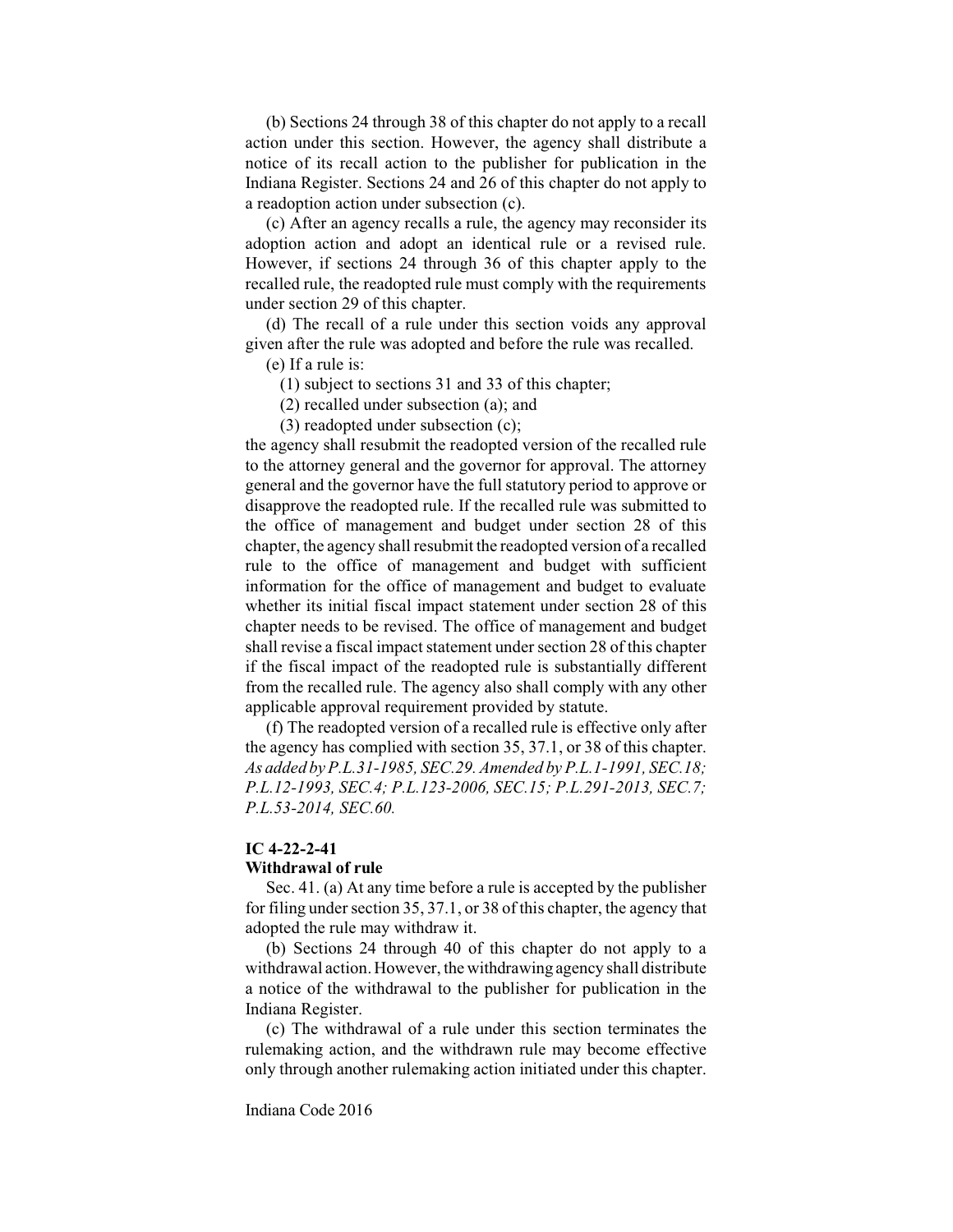*As added by P.L.31-1985, SEC.30. Amended by P.L.1-1991, SEC.19; P.L.123-2006, SEC.16.*

## **IC 4-22-2-42**

### **Establishment of publishing format**

Sec. 42. The publisher, with the assistance of the code revision commission, shall establish a format, a numbering system, standards, and techniques for agencies to use whenever they draft and prepare rules under this chapter.

*As added by P.L.31-1985, SEC.31.*

## **IC 4-22-2-43**

#### **Rules interpreting, implementing, or supplementing this chapter**

Sec. 43. (a) Subject to section 42 of this chapter, the attorney general may adopt rules under this chapter to interpret or implement this chapter.

(b) An agency may adopt rules under this chapter to supplement the procedures in this chapter for its own rulemaking actions. *As added by P.L.31-1985, SEC.32.*

## **IC 4-22-2-44**

### **Failure to comply with provisions of this chapter; exception**

Sec. 44. Except as provided in section 44.3 of this chapter, a rulemaking action that does not conform with this chapter is invalid, and a rule that is the subject of a noncomplying rulemaking action does not have the effect of law until it is adopted in conformity with this chapter. However, the failure of an agency to comply with section  $20(a)(2)$  of this chapter does not invalidate the rulemaking action.

*As added by P.L.31-1985, SEC.33. Amended by P.L.36-1989, SEC.2; P.L.1-2006, SEC.74; P.L.220-2011, SEC.46.*

## **IC 4-22-2-44.3**

#### **Exceptions to section 44 of chapter**

Sec. 44.3. (a) Notwithstanding the addition of section 44 of this chapter by P.L.31-1985, a rule that is in effect on August 31, 1985, is not invalidated by the passage of P.L.31-1985.

(b) Notwithstanding the addition of section 44 of this chapter by P.L.31-1985, a rule that is the subject of a rulemaking action before September 1, 1985, and:

(1) is not accepted for filing by the secretary of state before September 1, 1985; or

(2) is accepted for filing by the secretary of state before September 1, 1985, but is not effective before September 1, 1985;

is effective if it is adopted in conformity with the law in effect on August 31, 1985, or with this chapter, as in effect on the date of adoption of the rule.